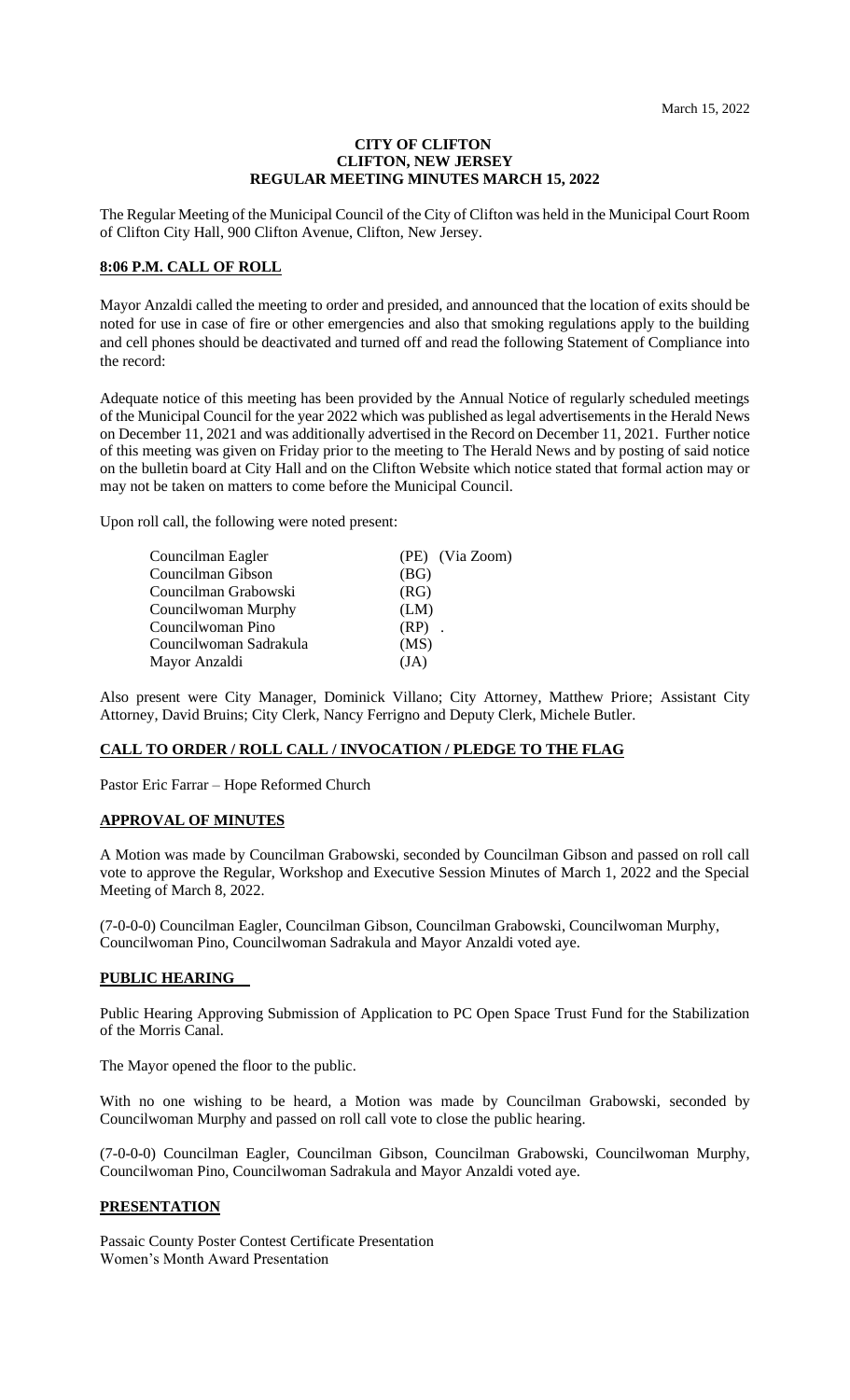# March 15, 2022 **COMMUNICATIONS FROM THE CITY MANAGER**

- 
- C-1 Michael Hanson Firefighter Public Safety, resigned his position effective 02/24/2022.<br>C-2 Mark Munck Maintenance Repairer D.P.W., resigned his position effective 02/26/202<br>C-3 Tyler Gibson Laborer 1 D.P.W., hired effec Mark Munck Maintenance Repairer D.P.W., resigned his position effective 02/26/2022.
- C-3 Tyler Gibson Laborer 1 D.P.W., hired effective 03/01/2022 at \$29,141.81.<br>C-4 Vincent Beck Fire Prevention Specialist Public Safety hired effective 03/0
- Vincent Beck Fire Prevention Specialist Public Safety hired effective 03/01/2022 at \$25. hourly and 25 hours weekly.
- C-5 Edward Polak Fire Lieutenant Public Safety retired his position effective 03/01/2022.
- C-6 Adem Ceca Police Officer Public Safety resigned his position effective 03/01/2022.
- C-7 Michele Jasper promoted to provisional Clerk 2, Human Services effective 03/01/2022 at \$47,000. annually.
- C-8 Peter Falcicchio Police Officer Public Safety, resigned his position effective 03/02/2022.

## **COMMUNICATIONS MEETING MINUTES**

- C-9 Minutes of North Jersey District Water Supply Commission of January 26, 2022
- C-10 Minutes of Clifton Traffic Safety Council of February 17, 2022
- C-11 Minutes of Board of Adjustment Special Meeting of February 23, 2022
- C-12 Minutes of Board of Recreation of January 24, 2022
- C-13 Minutes of Board of Adjustment of March 2, 2022
- C-14 Minutes of Alcoholic Beverage Control Board of February 9, 2022

### **SECOND READING ORDINANCES**

## **A. Adoption of Ordinance 7700-22**

### **B. Public Hearing on Ordinance 7700-22**

Mayor Anzaldi opened the floor to the public with regard to the Ordinance 7700-22

With no one wishing to be heard, a Motion was made by Councilman Grabowski, seconded by Councilwoman Murphy and passed on roll call vote to close the public hearing.

The following entitled ordinance had been introduced and having passed on first reading, which first reading was by title and said entitled ordinance having been published according to the law and thereafter placed on the Agenda of the present meeting, said ordinance was brought up for public hearing at the opening of such hearing said ordinance was given a second reading which reading was by title and all persons interested having been given an opportunity to be heard concerning said ordinance and upon motion, adopted said hearing was closed and said ordinance was thereafter finally passed without amendments, upon motion regularly made by Councilman Grabowski, seconded by Councilwoman Murphy and carried by roll call vote.

## **An Ordinance to Amend, Revise and Supplement Chapter 439 of the Code of the City of Clifton, entitled "Vehicles and Traffic", More Particularly Section 439-37 Thereof, entitled "Handicapped Parking on Streets" (Deletes 1 Restricted Handicapped Space)**

(7-0-0-0) Councilman Eagler, Councilman Gibson, Councilman Grabowski, Councilwoman Murphy, Councilwoman Pino, Councilwoman Sadrakula and Mayor Anzaldi voted aye.

## **C. Adoption of Ordinance 7701-22**

## **D. Public Hearing on Ordinance 7701-22**

Mayor Anzaldi opened the floor to the public with regard to the Ordinance 7701-22

With no one wishing to be heard, a Motion was made by Councilman Gibson, seconded by Councilman Grabowski and passed on roll call vote to close the public hearing.

The following entitled ordinance had been introduced and having passed on first reading, which first reading was by title and said entitled ordinance having been published according to the law and thereafter placed on the Agenda of the present meeting, said ordinance was brought up for public hearing at the opening of such hearing said ordinance was given a second reading which reading was by title and all persons interested having been given an opportunity to be heard concerning said ordinance and upon motion, adopted said hearing was closed and said ordinance was thereafter finally passed without amendments, upon motion regularly made by Councilman Gibson, seconded by Councilman Grabowski and carried by roll call vote.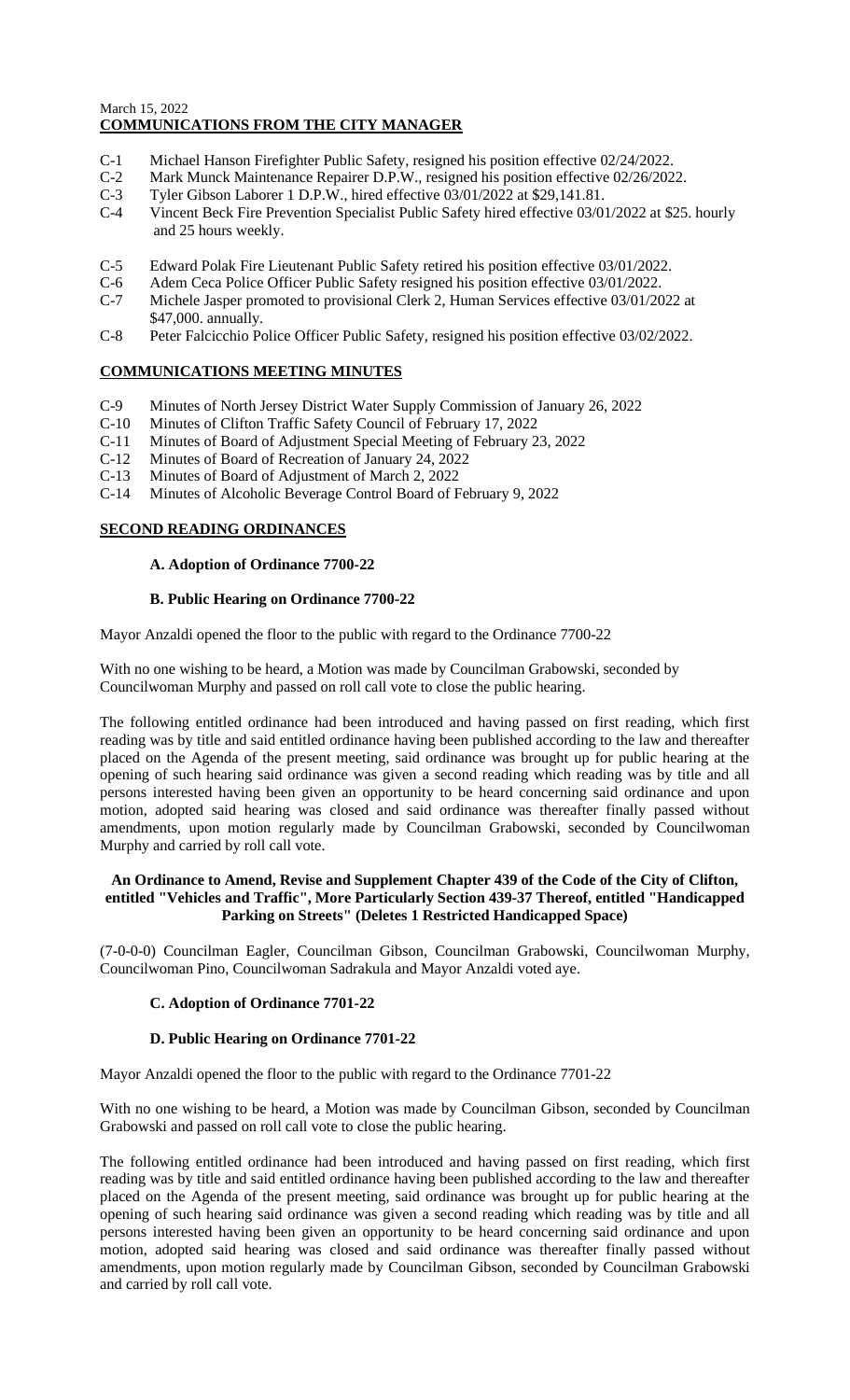## **An Ordinance to Amend, Revise and Supplement Chapter 439 of the Code of the City of Clifton, entitled "Vehicles and Traffic", More Particularly Section 439-38 Thereof, entitled "Handicapped Parking on Streets for Private Residences" (Deletes 2 Restricted Handicapped Spaces)**

(7-0-0-0) Councilman Eagler, Councilman Gibson, Councilman Grabowski, Councilwoman Murphy, Councilwoman Pino, Councilwoman Sadrakula and Mayor Anzaldi voted aye.

## **E. Adoption of Ordinance 7702-22**

### **F. Public Hearing on Ordinance 7702-22**

Mayor Anzaldi opened the floor to the public with regard to the Ordinance 7702-22

With no one wishing to be heard, a Motion was made by Councilwoman Murphy, seconded by Councilman Gibson and passed on roll call vote to close the public hearing.

The following entitled ordinance had been introduced and having passed on first reading, which first reading was by title and said entitled ordinance having been published according to the law and thereafter placed on the Agenda of the present meeting, said ordinance was brought up for public hearing at the opening of such hearing said ordinance was given a second reading which reading was by title and all persons interested having been given an opportunity to be heard concerning said ordinance and upon motion, adopted said hearing was closed and said ordinance was thereafter finally passed without amendments, upon motion regularly made by Councilwoman Murphy, seconded by Councilman Gibson and carried by roll call vote.

## **An Ordinance to Amend, Revise and Supplement Chapter 439 of the Code of the City of Clifton, entitled "Vehicles and Traffic", More Particularly Section 439-38 Thereof, entitled "Handicapped Parking on Streets for Private Residences" (Adds 3 Restricted Handicapped Spaces)**

(7-0-0-0) Councilman Eagler, Councilman Gibson, Councilman Grabowski, Councilwoman Murphy, Councilwoman Pino, Councilwoman Sadrakula and Mayor Anzaldi voted aye.

# **G. Adoption of Ordinance 7703-22**

#### **H. Public Hearing on Ordinance 7703-22**

Mayor Anzaldi opened the floor to the public with regard to the Ordinance 7703-22

With no one wishing to be heard, a Motion was made by Councilman Grabowski, seconded by Councilman Gibson and passed on roll call vote to close the public hearing.

The following entitled ordinance had been introduced and having passed on first reading, which first reading was by title and said entitled ordinance having been published according to the law and thereafter placed on the Agenda of the present meeting, said ordinance was brought up for public hearing at the opening of such hearing said ordinance was given a second reading which reading was by title and all persons interested having been given an opportunity to be heard concerning said ordinance and upon motion, adopted said hearing was closed and said ordinance was thereafter finally passed without amendments, upon motion regularly made by Councilman Grabowski, seconded by Councilman Gibson and carried by roll call vote.

### **An Ordinance to Amend, Revise and Supplement Chapter 439 of the Code of the City of Clifton, entitled "Vehicles and Traffic", More Particularly Section 439-37 Thereof, entitled "Handicapped Parking on Streets" (Adds 159 East 7th Street)**

(7-0-0-0) Councilman Eagler, Councilman Gibson, Councilman Grabowski, Councilwoman Murphy, Councilwoman Pino, Councilwoman Sadrakula and Mayor Anzaldi voted aye.

## **I. Adoption of Ordinance 7704-22**

#### **J. Public Hearing on Ordinance 7704-22**

Mayor Anzaldi opened the floor to the public with regard to the Ordinance 7704-22

With no one wishing to be heard, a Motion was made by Councilman Gibson, seconded by Councilman Grabowski and passed on roll call vote to close the public hearing.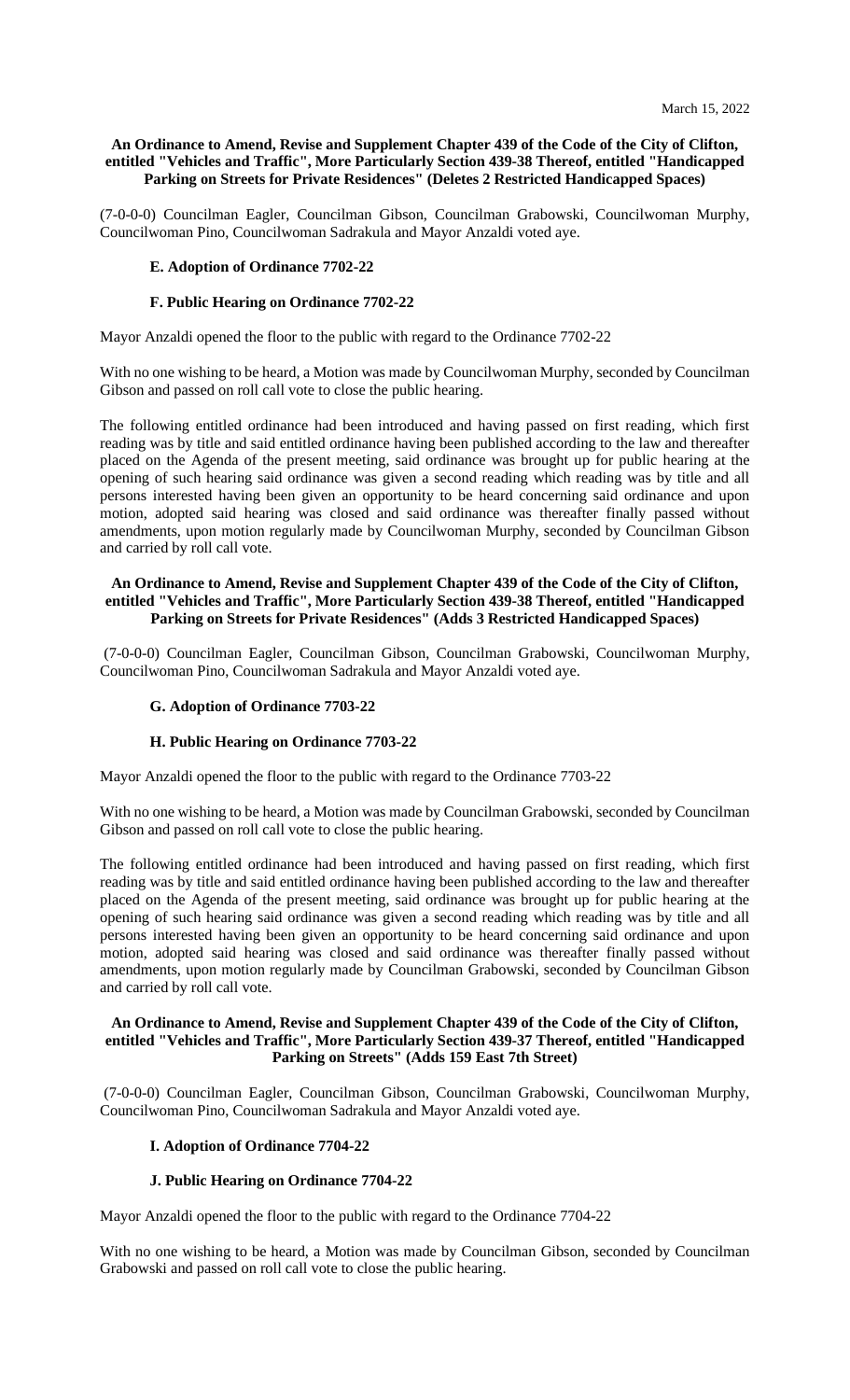The following entitled ordinance had been introduced and having passed on first reading, which first reading was by title and said entitled ordinance having been published according to the law and thereafter placed on the Agenda of the present meeting, said ordinance was brought up for public hearing at the opening of such hearing said ordinance was given a second reading which reading was by title and all persons interested having been given an opportunity to be heard concerning said ordinance and upon motion, adopted said hearing was closed and said ordinance was thereafter finally passed without amendments, upon motion regularly made by Councilman Gibson, seconded by Councilman Grabowski and carried by roll call vote.

### **An Ordinance Amending and Supplementing Chapter 273 of the Code of the City of Clifton Entitled "Housing Standards" to Add Article III Entitled "Replacement of Lead Service Lines"**

(7-0-0-0) Councilman Eagler, Councilman Gibson, Councilman Grabowski, Councilwoman Murphy, Councilwoman Pino, Councilwoman Sadrakula and Mayor Anzaldi voted aye.

## **FIRST READING ORDINANCES**

## **A. Introduction of Ordinance 7705-22**

The entitled ordinance was introduced and read by the City Clerk, as first reading, which reading was by title, passed upon motion made by Councilwoman Murphy, seconded by Councilman Grabowski and carried by roll call vote.

## **An Ordinance to Amend, Revise and Supplement Chapter 439 of the Code of the City of Clifton, entitled "Vehicles and Traffic", More Particularly Section 439-38 Thereof, entitled "Handicapped Parking on Streets for Private Residences" (Adds 4 Restricted Handicapped Spaces)**

It was regularly moved, seconded and carried that the ordinance now pending be further considered for final passage after public hearing at the regular meeting of the Municipal Council to be held Tuesday, April 5, 2022 at 8:00 p.m. and that the City Clerk be authorized to publish said ordinance together with statutory notice as required by law.

(7-0-0-0) Councilman Eagler, Councilman Gibson, Councilman Grabowski, Councilwoman Murphy, Councilwoman Pino, Councilwoman Sadrakula and Mayor Anzaldi voted aye.

## **B. Introduction of Ordinance 7706-22**

The entitled ordinance was introduced and read by the City Clerk, as first reading, which reading was by title, passed upon motion made by Councilman Gibson, seconded by Councilwoman Murphy and carried by roll call vote.

## **Ordinance Accepting, Approving and Authorizing a Deed of Easement with 1255 Broad ERCT LLC and 1255 Broad MA LLC for Property at Block 64.06, Lot 1 in the City of Clifton for Public Sidewalk Purposes**

It was regularly moved, seconded and carried that the ordinance now pending be further considered for final passage after public hearing at the regular meeting of the Municipal Council to be held Tuesday, April 5, 2022 at 8:00 p.m. and that the City Clerk be authorized to publish said ordinance together with statutory notice as required by law.

(7-0-0-0) Councilman Eagler, Councilman Gibson, Councilman Grabowski, Councilwoman Murphy, Councilwoman Pino, Councilwoman Sadrakula and Mayor Anzaldi voted aye.

## **CITY MANAGER PRIVILEGE**

City Manager, Dominick Villano, announced the grand opening of the Botany Village substation on April 8<sup>th</sup> and the dedication of the Covid 19 Garden on May 7<sup>th</sup>.

## **FLOOR TO MEMBERS OF THE PUBLIC**

Ray Robertello, 66 Woodlawn Ave., recognized the efforts of the Council to create a Civil Rights Committee.

Mike Miller, 75 Brantwood Place, expressed his thanks for the cleaning of the ramp at Route 3 and Broad Street. He discussed having lighting installed at Pickleball courts.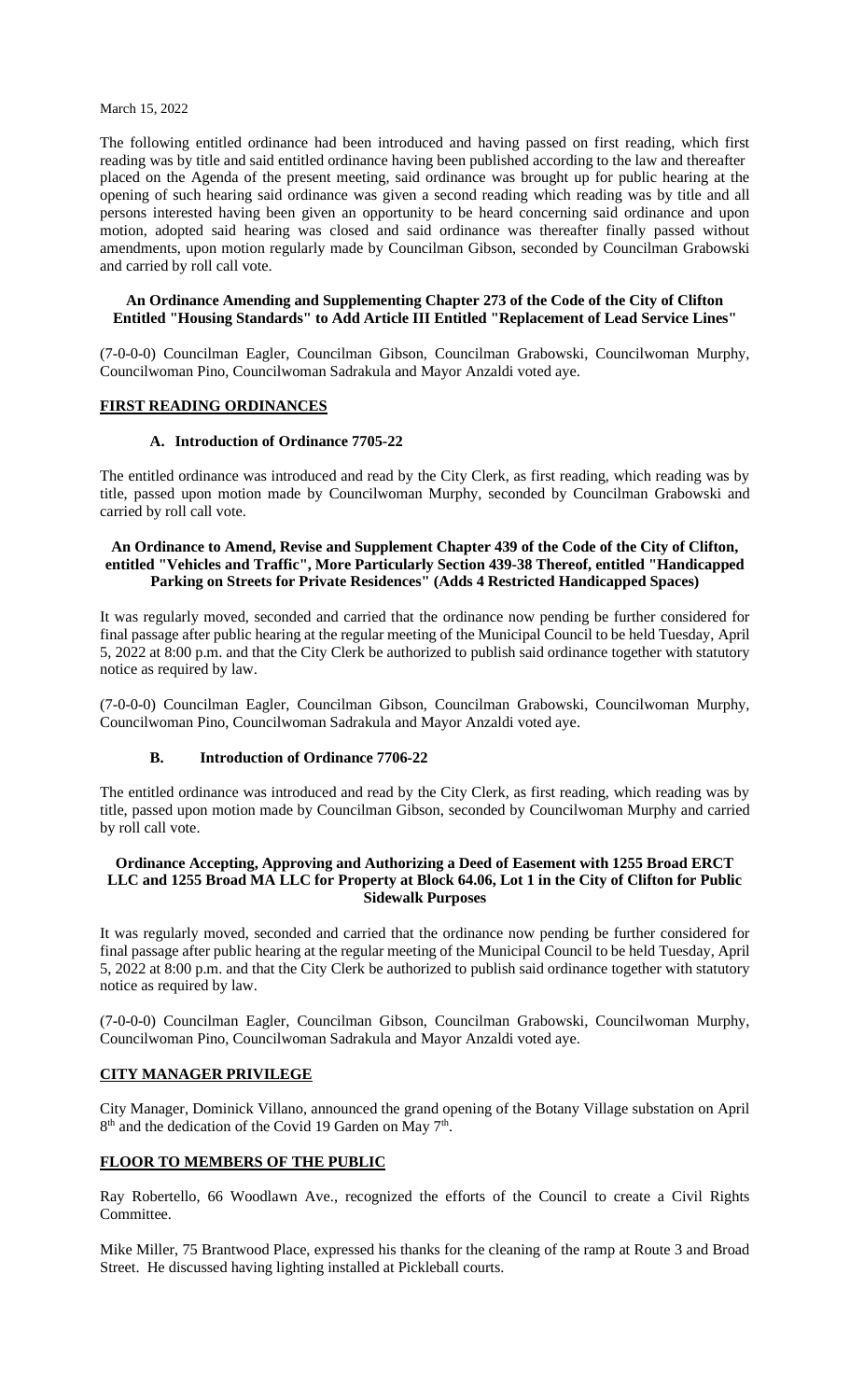Cuc Dang, 182 Cambridge Ct., spoke about Pickleball courts.

A Lise, 248 Chittenden Road, spoke about Pickleball courts.

With no one else wishing to be heard, a Motion was made by Councilman Grabowski, seconded by Councilwoman Murphy and passed on roll call vote to close the public session.

(7-0-0-0) Councilman Eagler, Councilman Gibson, Councilman Grabowski, Councilwoman Murphy, Councilwoman Pino, Councilwoman Sadrakula and Mayor Anzaldi voted aye.

City Manager, Dominick Villano, suggested that grant money be sought to fund the installation of lighting at Pickleball courts, since the City budget is tight.

### **COUNCIL PRIVELEGE**

#### **Councilwoman Sadrakula**

Councilwoman Sadrakula congratulated tonight's recipients of the Women's Month awards. She spoke about repainting the "Stop Ahead" on the corner of 4<sup>th</sup> and Westervelt and the installation timeline for a flashing sign to be installed at the corner of Cresthill and Dwasline. Councilwoman Sadrakula discussed asking the owner of a building on Industrial East to install fencing around a rooftop unit to muffle the noise from the unit. She spoke about a recent rash of car thefts. Councilwoman Sadrakula asked when Firehouse Number 1 would reopen. City Manager, Dominick Villano, stated that it should be completed shortly.

Councilwoman Sadrakula announced that a Budget Meeting will be held on this upcoming Saturday and stated that she disagrees with having the Budget Meeting on Saturdays because some residents cannot attend the meeting on Saturdays. She also commented that the meetings should be televised. Councilwoman Sadrakula asked for overtime reports from the Fire Department broken down the same way that was provided by the Police Department. She discussed the need for more police and stated that there is a need to find a way to cut costs in the new budget.

### **Councilman Eagler**

Councilman Eagler congratulated the women who received awards for Women's Month. He spoke about the importance of honoring women who have helped make the City a better place. Councilman Eagler announced that vegetative waste pick up will begin on March 23rd. He asked that an item be put on next weeks' agenda to approve putting up the decorative Easter Eggs on City Hall property. Mayor Anzaldi stated that there is no need to put this item on the agenda, the Easter Eggs will be put up with all the other spring holiday displays. Councilman Eagler discussed including religious leaders on the Civil Rights Committee. He asked that everyone pray for the people of Ukraine who are suffering due to the Russian invasion. Councilman Eagler urged all residents to consider donating to help the people of Ukraine.

Councilwoman Sadrakula asked for a breakdown of the outside attorney costs for the budget meeting. She commented on the attrition rate at the DPW.

Councilman Eagler added that the special meeting that was held on March 8, 2022 with the residents of the Edwards Road area, who were flooded, was well attended and positive.

### **Councilman Gibson**

Councilman Gibson expressed his support for Pickleball and congratulated all the Women's Month award recipients. He announced that the new Recycling program is working well. Councilman Gibson discussed the opening of the new substation in Botany Village. He thanked the DPW employees who did the finishing work inside the substation. Councilman Gibson spoke about a recent rash of car thefts and offered tips on how to avoid being a victim. He commented on the great work the Clifton High School students did on their production of Beauty and the Beast. Councilman Gibson gave kudos to all the Firefighters who are organizing the donations of fire equipment to help Ukraine. He wished everyone a happy Saint Patrick's Day.

City Manager, Dominick Villano, announced that he has posted tips to prevent vehicle thefts on his City Manager web page.

## **Councilman Grabowski**

Councilman Grabowski spoke about a recent uptick in car thefts. He advised residents not to leave their cars running when unattended since thieves will see this as an opportunity and also it is a health code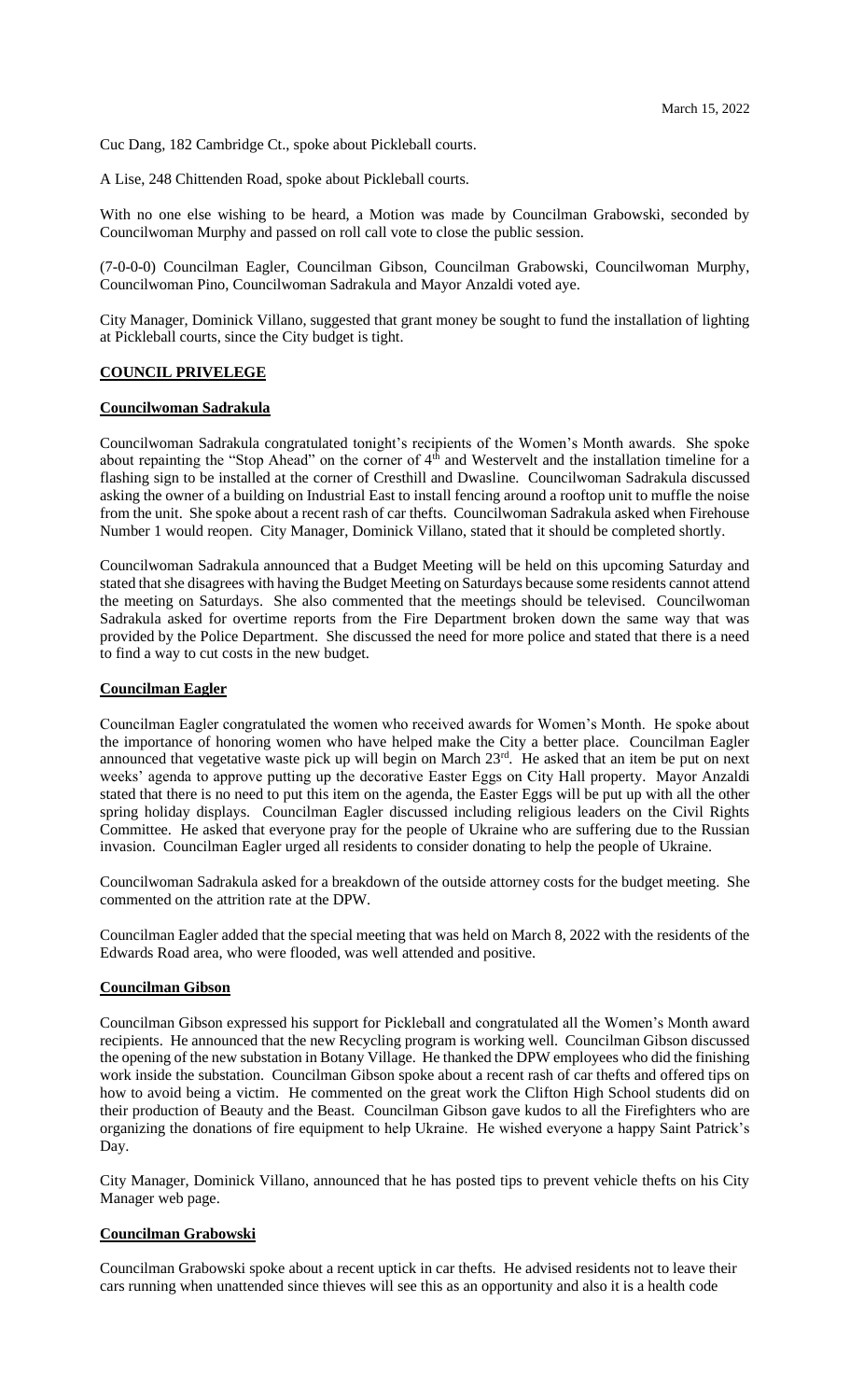violation. He congratulated all the recipients of the Women's Month awards. Councilman Grabowski announced that the planting of 105 trees for Clifton's 105<sup>th</sup> anniversary is going forward. He spoke about the upcoming "Baby Shower" hosted by the Health Department which will offer resources for moms, child care information, health screenings and more. Councilman Grabowski remarked that it would be reasonable to add lighting to possibly one or two Pickleball courts. He spoke about the need to hire additional police officers. Councilman Grabowski announced the opening of a new substation in Botany Village.

## **Councilwoman Murphy**

Councilwoman Murphy spoke about installing lighting in Pickleball courts. She spoke about the creation of the substation in Botany Village and the ways it will help the community. Councilwoman Murphy expressed her condolences to Alice Smith on the passing of her husband Bob Smith.

### **Councilwoman Pino**

Councilwoman Pino congratulated all the recipients of the Women's Month awards. She gave accolades to the Clifton High School students who were involved in the production of Beauty and the Beast. Councilwoman Pino endorsed La Posada Restaurant located at 1055 Main Avenue. She wished all a happy Saint Patrick's Day.

Councilwoman Pino left the dais at 9:28 p.m.

### **Mayor Anzaldi**

Mayor Anzaldi announced events scheduled at the Clifton Arts Center. He spoke about the diversity of spring holidays celebrated in Clifton.

Councilwoman Pino returned to the dais at 9:33 p.m.

Councilwoman Murphy announced that the Palestinian American Center will be collecting donations for Ukraine.

Mayor Anzaldi spoke about the need to form a Civil Rights Committee. He discussed how discrimination has risen in the past few years. He spoke about the strength of the president of Ukraine and the invasion of Ukraine by Russia.

A Motion was made by Councilman Grabowski, seconded by Councilwoman Murphy and passed on roll call to have Councilman Gibson chair

## **RESOLUTIONS VOTED ON SEPERATELY**

A Motion was made by Councilman Gibson, seconded by Councilwoman Murphy and passed on roll call vote to have Councilman Grabowski chair.

A Motion was made by Councilman Grabowski, seconded by Councilwoman Murphy and passed on roll call to vote on the following items separately

Item 308, Page 1

R121-22 Claims List – March 15, 2022

Resolution: Approve Claims List Resolution for the March 15, 2022 City Council Meeting

## **RESOLUTION TO APPROVE CLAIMS TO BE PAID MEETING OF March 15, 2022**

Resolved that all claims on the attached sheets are approved as reasonable and proper claims against the City of Clifton.

| Current Fund             |              | 5,899,842.67 |
|--------------------------|--------------|--------------|
| <b>Grant Fund</b>        |              | 58,249.52    |
| General Capital Fund     |              | 143,818.30   |
| Sewer Utility -Operating |              | 37,114.15    |
| Sewer Utility-Capital    | \$.          | 9.196.54     |
| Developers Escrow        | <sup>S</sup> | 20,699.25    |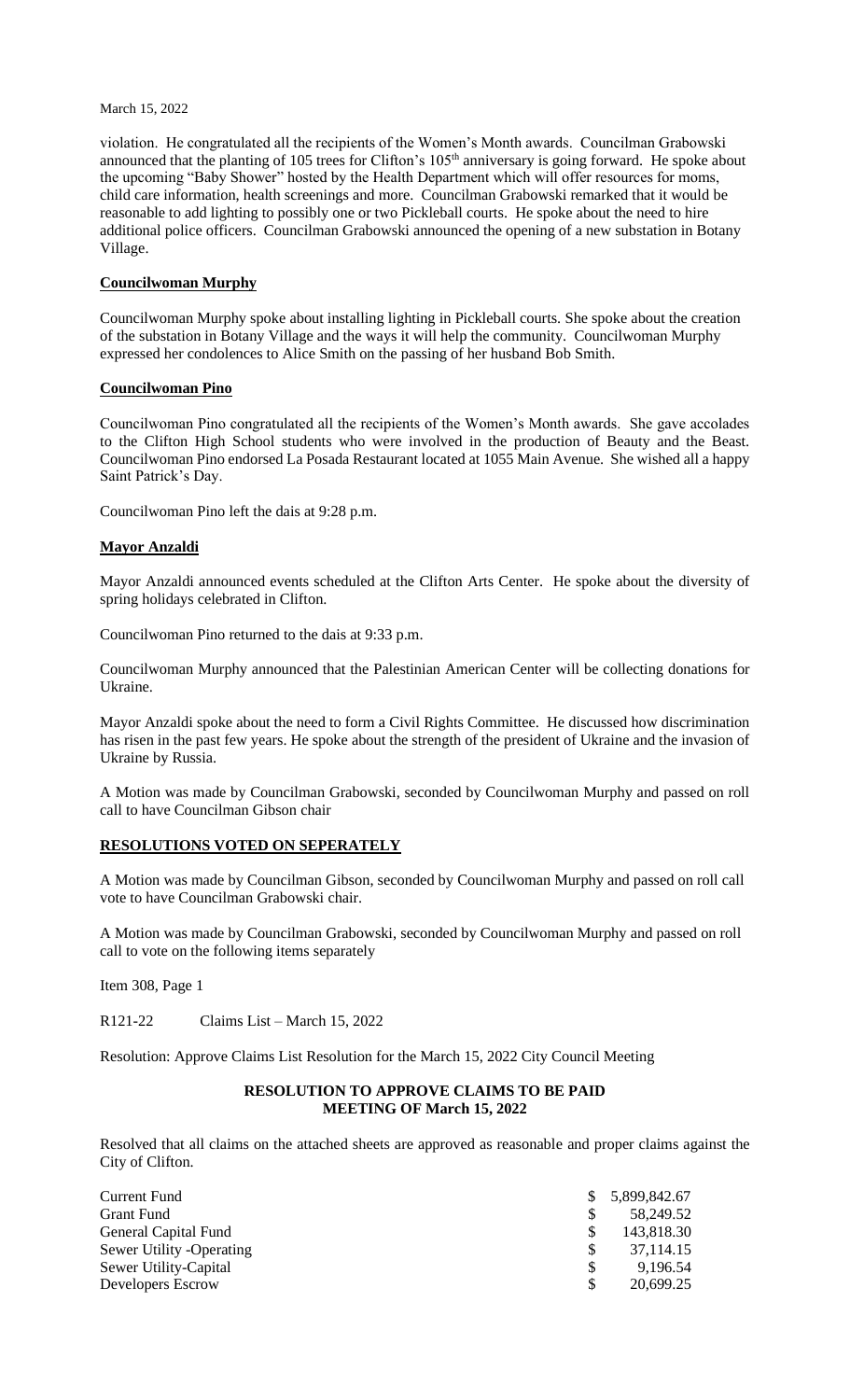| <b>TOTAL CLAIMS</b>               | \$<br>8,694,286.36 |
|-----------------------------------|--------------------|
| <b>Federal DOJ Forfeiture</b>     | \$                 |
| <b>Workers Compensation Trust</b> | \$<br>27,825.58    |
| <b>General Liability Trust</b>    | \$<br>53,046.20    |
| Library                           | \$<br>118,092.75   |
| <b>Unemployment Trust Fund</b>    | \$                 |
| Tax Title Lien Redemption         | \$                 |
| Revolving Loan Fund               | \$                 |
| <b>Fire Dedicated Penalties</b>   | \$                 |
| Self Insurance 11                 | \$                 |
| Self Insurance                    | \$<br>1,534,844.14 |
| <b>COAH</b>                       | \$                 |
| Payroll Agency                    | \$                 |
| <b>Community Development</b>      | \$<br>139,875.70   |
| Section 8 Public Housing          | \$<br>232,719.43   |
| <b>Trust Other</b>                | \$<br>383,601.63   |
| Police Extra Duty                 | \$<br>35,087.50    |
| Dog Trust                         | \$<br>273.00       |

(6-0-1-0) Councilman Eagler, Councilman Gibson, Councilman Grabowski, Councilwoman Murphy, Councilwoman Pino and Councilwoman Sadrakula voted aye. Mayor Anzaldi abstained.

A Motion was made by Councilman Grabowski, seconded by Councilwoman Murphy and passed on roll call to vote on the following resolution separately:

R121-22 Claims List – March 15, 2022

Resolution: Approve Claims List Resolution for the March 15, 2022 City Council Meeting

# **RESOLUTION TO APPROVE CLAIMS TO BE PAID MEETING OF March 15, 2022**

Resolved that all claims on the attached sheets are approved as reasonable and proper claims against the City of Clifton.

| <b>TOTAL CLAIMS</b>               | \$<br>8,694,286.36 |
|-----------------------------------|--------------------|
| <b>Workers Compensation Trust</b> | \$<br>27,825.58    |
| <b>General Liability Trust</b>    | \$<br>53,046.20    |
| Library                           | \$<br>118,092.75   |
| <b>Unemployment Trust Fund</b>    |                    |
| Tax Title Lien Redemption         |                    |
| Revolving Loan Fund               |                    |
| <b>Fire Dedicated Penalties</b>   |                    |
| Self Insurance 11                 |                    |
| Self Insurance                    | \$<br>1,534,844.14 |
| <b>COAH</b>                       | \$                 |
| Payroll Agency                    |                    |
| <b>Community Development</b>      | \$<br>139,875.70   |
| Section 8 Public Housing          | \$<br>232,719.43   |
| <b>Trust Other</b>                | \$<br>383,601.63   |
| Police Extra Duty                 | \$<br>35,087.50    |
| Dog Trust                         | \$<br>273.00       |
| Developers Escrow                 | \$<br>20,699.25    |
| Sewer Utility-Capital             | 9,196.54           |
| Sewer Utility -Operating          | 37,114.15          |
| General Capital Fund              | 143,818.30         |
| <b>Grant Fund</b>                 | 58,249.52          |
| <b>Current Fund</b>               | \$<br>5,899,842.67 |

# **RESOLUTIONS**

A Motion was made by Councilman Grabowski, seconded by Councilman Gibson to move the group: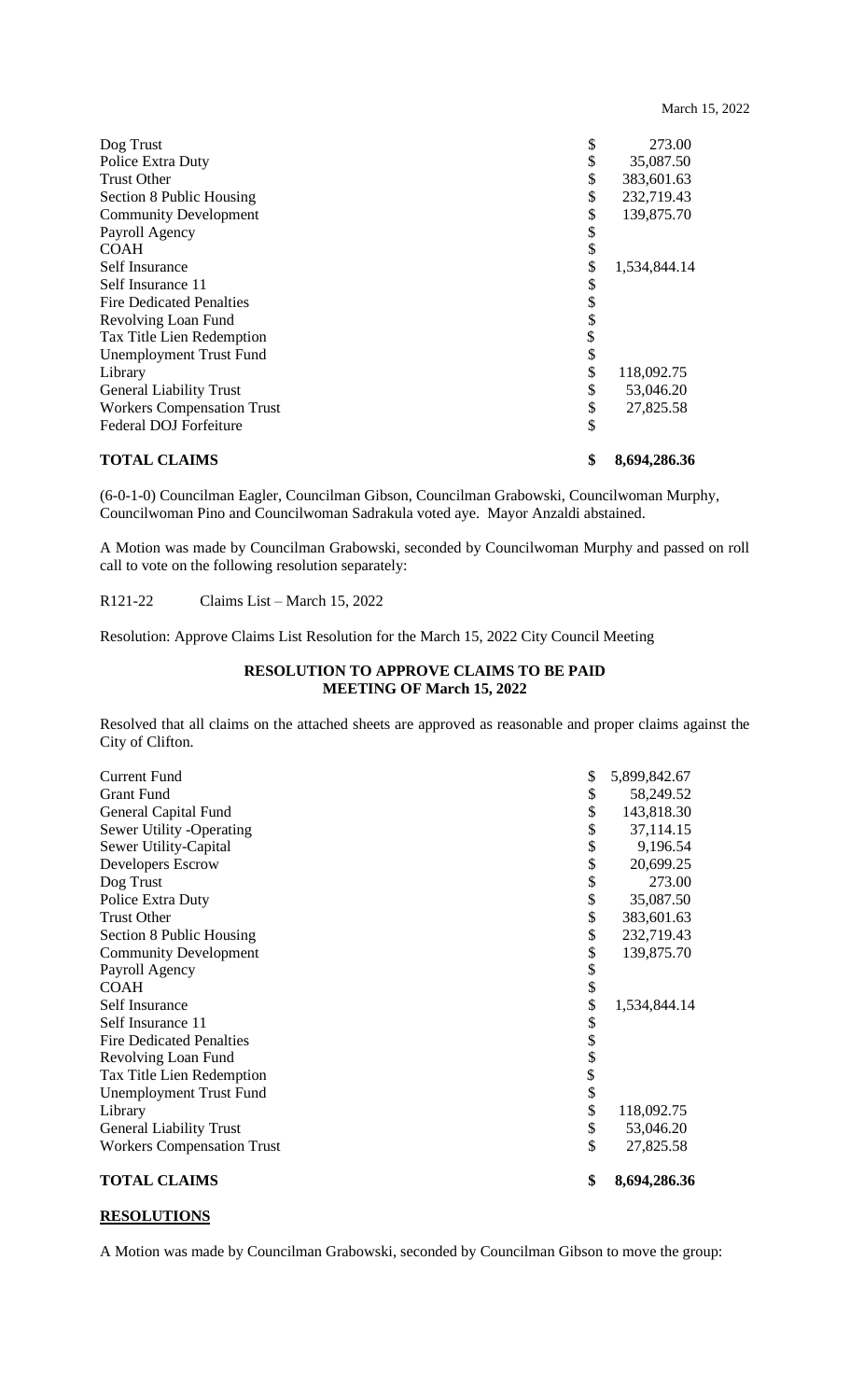(7-0-0-0) Councilman Eagler, Councilman Gibson, Councilman Grabowski, Councilwoman Murphy, Councilwoman Pino, Councilwoman Sadrakula and Mayor Anzaldi voted aye.

R122-22 Resolution - 2022 Special Emergency Resolution to Fund 2022 New Jersey State Pension Payments

## **SPECIAL EMERGENCY RESOLUTION**

**WHEREAS,** an emergent condition has arisen in that the City is expected to enter in contracts, commitments or payments prior to the 2022 Municipal Budget and no adequate provision has been made in the 2022 Temporary Municipal Budget for the aforesaid purpose, and

**WHEREAS,** N.J.S.A. 40A:4-20 provides for the creation of an emergency temporary appropriation foresaid purpose, and

**WHEREAS**; the total emergency temporary appropriation resolution adopted in the year 2022 pursuant to the provisions of Chapter 96, P.L. 1951 (N.J.S.A. 40A:4-20) including this resolution totals \$12,528,211.00, and,

**NOW, THEREFORE, BE IT RESOLVED,** by the Mayor and Council of the City of Clifton, in the County of Passaic, State of New Jersey, (not less than two-thirds of all the members thereof affirmatively concurring) that in accordance with the provisions of N.J.S.A. 40A:4-20:

1. Emergency Temporary Appropriations be and the same are hereby made in the amount of \$12,528,211.00 as follows for the City's annual Pension Payments:

| a. Statutory Expenditures – P.E.R.S.   | \$2,357,142.00  |
|----------------------------------------|-----------------|
| b. Statutory Expenditures $-$ P.F.R.S. | \$10,171,069.00 |

- 2. Said Emergency Temporary Appropriations will be provided for in the 2022 Municipal Budget.
- 3. That one certified copy of this resolution be filed with the Director, Division of Local Government Services by the City Clerk. **-------------------------**

R123-22 Resolution - COVID-19 Utility Ratepayer Relief Notice

### **COVID-19 RELIEF MEASURES SEWER UTILITY RESOLUTION**

# **IMPORTANT RATEPAYER NOTICE: COVID-19 RELEIF MEASURES**

**WHEREAS,** LFN 2022-9 announces relief measures for residential ratepayers experiencing economic hardship during the COVID-19 pandemic, and

**WHEREAS,** this message must be reviewed in its entirety, with additional information available on the City's website [www.cliftonnj.org](http://www.cliftonnj.org/) or contacting the Tax Collector's Office at 973 – 470 – 5830, and

**WHEREAS**; New Jersey Department of Community Affairs, Division of Local Government Services' Local Finance Notice (LFN) 2022-09, dated March 7, 2022, offers the following options for ratepayers and should be adopted by each municipality,

**NOW, THEREFORE, BE IT RESOLVED,** by the Mayor and Council of the City of Clifton, in the County of Passaic, State of New Jersey, that the following Relief Measures be implemented by the City of Clifton:

## INSTALLMENT PLAN AVAILABILITY

BE ADVISED that State law requires residential customers to be offered an installment plan for any Sewer Utility arrearages accruing between March 9, 2020 and March 15, 2022. To maintain the installment plan, a residential customer must make timely payments on all current charges. If the residential rate payer does not pay their arrearage and/or current charges within 30 days after the due date, the installment plan is void and enforcement may proceed any time after March 15, 2022. More information is available by calling the Tax Collector's Office at 973 – 470 – 5830. Sewer liens that were sold before January 1, 2022 cannot be included in the installment plan. All installment plans will be calculated on a 12-month duration only.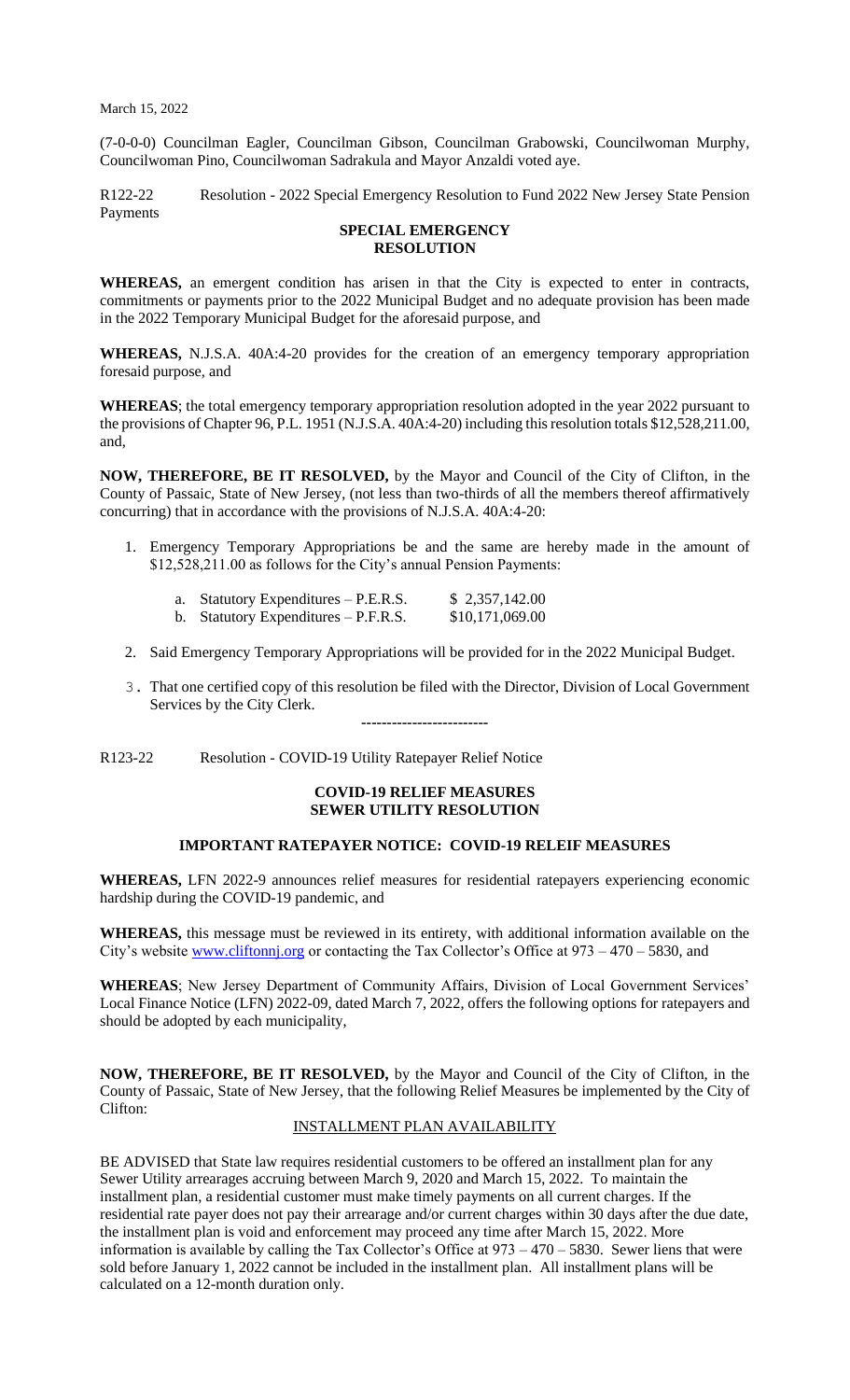### LATE FEES, CHARGES AND PENALTIES

BE ADVISED that P.L. 2021, c. 317 prohibits local governments from charging residential customers interest, fees, or charges for late payments of Sewer Utility charges accruing between March 9, 2020 and March 15, 2022 until after March 15, 2022 at which time interest and penalties may begin to accrue. This prohibition does not apply to sewer liens that were sold before January 1, 2022. Late interest, fees or charges may be enforced against arrearages accruing before March 9, 2020 and after March 15, 2022.

## BILL ASSISTANCE AND ARREARAGE FORGIVENESS PROGRAMS

The application period for the New Jersey Department of Community Affairs' Low Income Water Assistance Program (LIHWAP) is now open. This federally funded program will provide financial assistance to low-income households to reduce the balances on their residential water and sewer bills. LIHWAP will provide benefits directly to water and sewer service providers on behalf of residential customers. The Assistance can be used, in order of priority, to:

- Restore services where services have been terminated and pay reconnection fees and other charges accrued due to a disconnection;
- Avoid service disruption for those residential customers who are in danger of disconnection (i.e., received shut off notices or have past due balances) and help them afford bill payment going forward; and
- Support those household customers who are current in their bills but might be in danger of falling behind in the near future.

Priority will also be given to families with elderly or disabled household members and/or with children under the age of five, no matter which category they fall into.

To be eligible for LIHWAP assistance, applicants must be sewer bill holders who are responsible for paying their sewer bills directly to the sewer provider. Also, applicants' total gross household income must be at or below 60% of the state median income (\$6,439 a month for a family of four). The LIHWAP frequently asked questions webpage, available at [https://njdca-](https://njdca-housing.dynamics365portals.us/lihwapfaq)

[housing.dynamics365portals.us/lihwapfaq](https://njdca-housing.dynamics365portals.us/lihwapfaq) has additional information about maximum income limits and other items.

Participants in the Low-Income Home Energy Assistance Program (LIHEAP) are automatically eligible for LIHWAP assistance so long as they are sewer bill holders.

Ratepayers can apply online through the DCAid application portal at [https://njdca](https://njdca-housing.dynamics365portals.us/en-US/dcaid-services/)[housing.dynamics365portals.us/en-US/dcaid-services/](https://njdca-housing.dynamics365portals.us/en-US/dcaid-services/)

Those without a computer or internet access can call  $1 - 800 - 510 - 3102$  to be directed to one of the community action agencies to assist them with starting, completing, and submitting an application online.

-------------------------

R124-22 Resolution Releasing Guarantees for Site Improvements: Clifton Main Mews Phase II, 1000 Main Avenue, Block 8.04, Lot 13

## **RESOLUTION RELEASING GUARANTEES FOR SITE IMPROVEMENTS: CLIFTON MAIN MEWS PHASE II, 1000 MAIN AVENUE BLOCK 8.04, LOT 13**

**WHEREAS,** Regan Development Corporation (the Developer) originally posted with the City of Clifton Performance Bond No. 30046753 in the amount of \$898,539.48 and a cash portion in the amount of \$99,837.72 for site improvements at the facility located at 1000 Main Avenue, designated as Block 8.04, Lot 13; and

**WHEREAS,** the City of Clifton Engineering Department has inspected the site improvements and finds that the Developer has satisfactorily completed all the work in accordance with the approved plan, and is acceptable; and

**WHEREAS,** prior to the return of the Performance Guarantees, the Developer agrees to submit to the City of Clifton a Maintenance Bond in the amount of \$149,756.58; and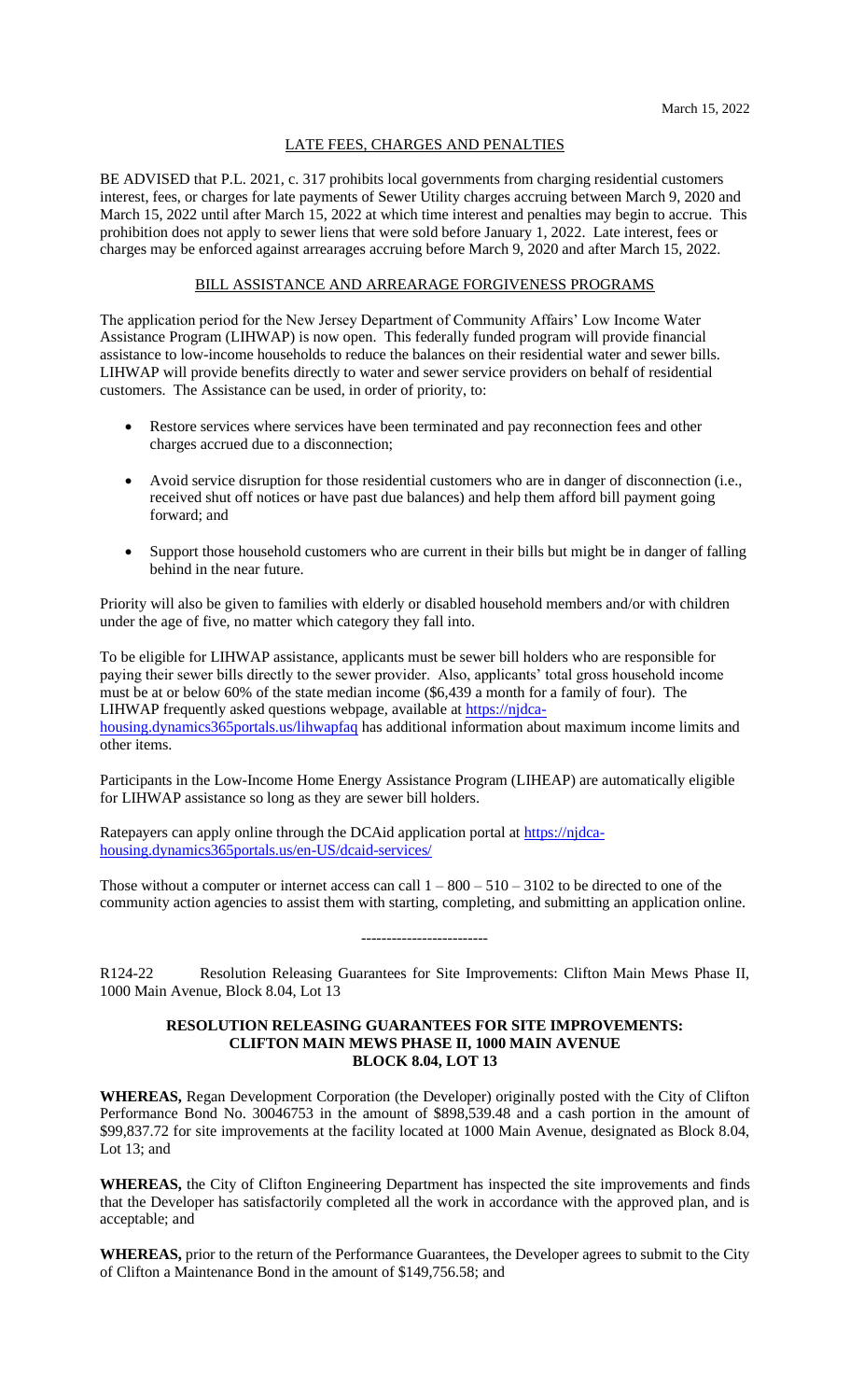**NOW, THEREFORE, BE IT RESOLVED,** that the site improvements at 1000 Main Avenue, Clifton, New Jersey, Block 8.04, Lot 13 are accepted, the City Engineer is hereby directed to return the Performance Bonds and all escrow funds to Regan Development Corporation upon receipt of the aforementioned Maintenance Bond.

R125-22 Resolution Authorizing the Issuance of Change Order No. 1 Lexington Avenue and Federal Street Sanitary Sewer Replacement - Montana Construction Corp.

-------------------------

### **RESOLUTION AUTHORIZING THE ISSUANCE OF CHANGE ORDER NO. 1 LEXINGTON AVENUE AND FEDERAL STREET SANITARY SEWER REPLACEMENTS MONTANA CONSTRUCTION CORP.**

**WHEREAS,** on December 21, 2021**,** the City of Clifton adopted Resolution R-617-21 awarding a contract to **MONTANA CONSTRUCTION CORP.** of LODI, NEW JERSEY, for the performance of certain public work and the furnishing of material, labor and equipment for the **LEXINGTON AVENUE AND FEDERAL STREET SANTIARY SEWER REPLACMENTS** in the amount of \$306,908.20; and

**WHEREAS,** regulations, adopted by the Local Finance Board of the State of New Jersey, and dealing with "Contract Change Order" open-end contracts, etc., became effective on April 15, 1977; and

**WHEREAS,** the City Engineer has requested that a Change Order be made to the contract awarded to

**MONTANA CONSTRUCTION CORP.** in the amount of \$26,488.00 an 8.63% Increase as authorized by Resolution said being necessary for the proper completion of the project job; and

**WHEREAS,** the City of Clifton desires to comply with said regulations, and to the end herewith files with the Governing Body a report of the Engineering Department stating the facts involved and indicating that the proposed contract Change Order is necessary and should be approved and allowed; and

**WHEREAS,** the Chief Financial Officer has certified the availability of sufficient funds for the amendatory change for which authorization is requested in the amount of \$26,488.00 an 8.63% INCREASE; and

**WHEREAS**, the total contract amount is now **\$333,396.20.**

**NOW, THEREFORE, BE IT RESOLVED,** by the Municipal Council of the City of Clifton that the said amendatory Change Order be and the same is hereby ratified and payment therefore is hereby approved.

-------------------------

R126-22 Resolution Authorizing the Execution of a Treatment Works Approval for the Ravine Park Sanitary Sewer Improvements

# **RESOLUTION AUTHORIZING THE EXECUTION OF A TREATMENT WORKS APPROVAL FOR THE RAVINE PARK SANITARY SEWER IMPROVEMENTS**

**WHEREAS**, an application for a treatment works approval has been prepared by THE CITY OF CLIFTON, 900 CLIFTON AVENUE, CLIFTON, NJ 07013 for the realignment and rehabilitation of the sanitary sewer as part of a project to be known as RAVINE PARK SANITARY SEWER IMPROVEMENTS; and

**WHEREAS**, based on the scope of the proposed activities, the regulations of the New Jersey Department of Environmental Protection require a municipal endorsement of this project in order to properly process a treatment works approval; and

**NOW, THEREFORE, BE IT RESOLVED** that the City Engineer and the Mayor are hereby authorized and directed to execute a statement of consent on behalf of the City of Clifton and that a certified copy of this resolution be provided to the applicant.

-------------------------

R127-22 Resolution Authorizing Permission to Bid for Colfax Avenue Sewer Maintenance Road Access Improvements

**RESOLUTION AUTHORIZING PERMISSION TO BID FOR COLFAX AVENUE SEWER MAINTENANCE ROAD ACCESS IMPROVEMENTS**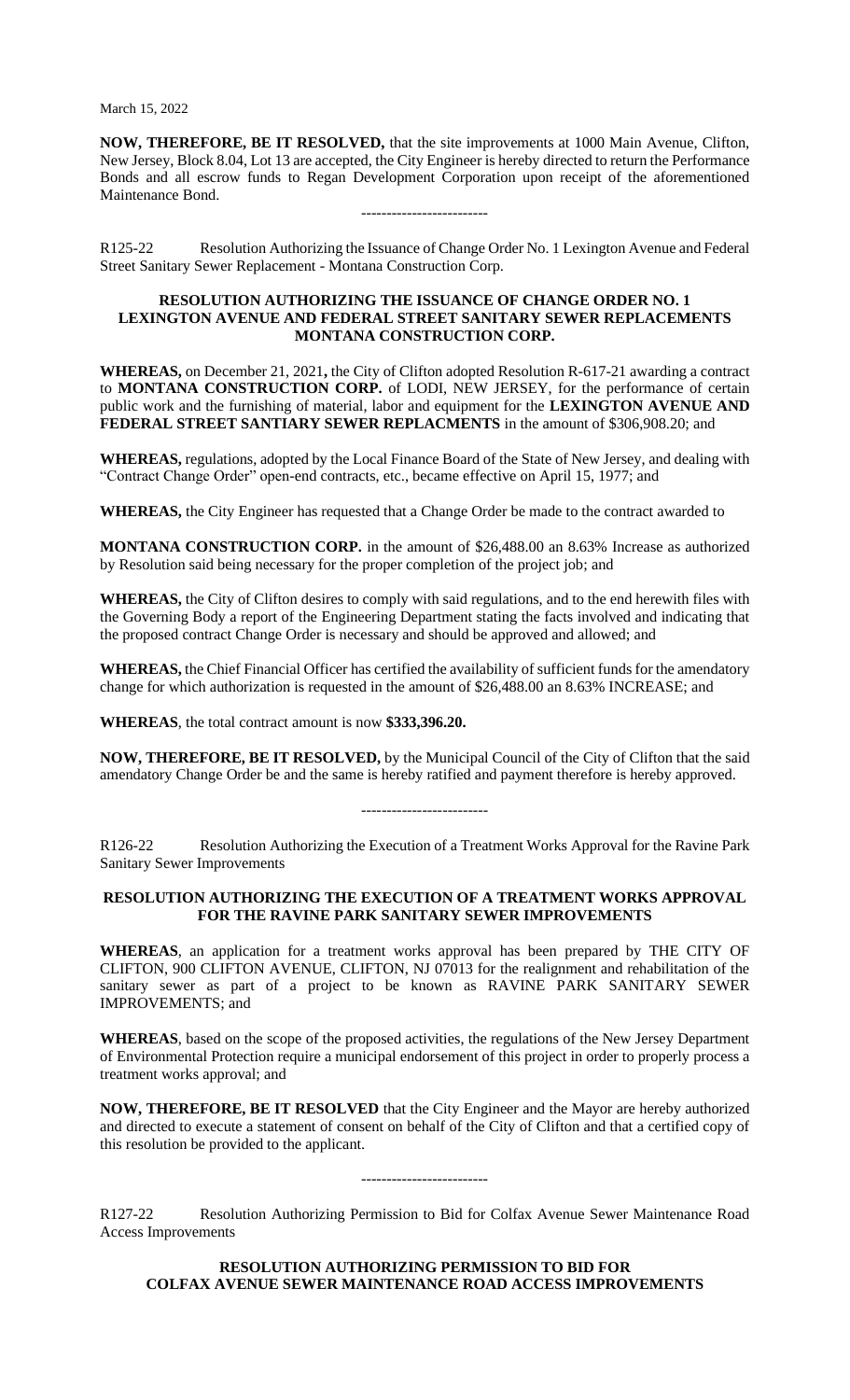**WHEREAS**, the City of Clifton shall incur no expense exceeding \$17,500, except where either authorized by law or waived by the Municipal Council up to the State of New Jersey bid threshold; and,

**WHEREAS**, the City of Clifton seeks construction services estimated to cost in excess of \$17,500 without waiver; and

**WHEREAS,** the scope of work includes the construction of a stabilized maintenance access and the cleaning and internal inspection of existing15-inch and 24-inch sanitary sewer mains; and

**WHEREAS**, the City Engineer of the City of Clifton has prepared Bid Specifications, Notice to Bidders, Proposals and Specifications for said improvements in anticipation of the public bidding for same and finds same to be acceptable for public bidding; and,

**NOW THEREFORE BE IT RESOLVED** by the Mayor and Municipal Council of the City of Clifton that the Purchasing Agent is authorized to advertise a Notice to Bidders and to receive public bids for the services described therein; and,

**BE IT FURTHER RESOLVED** that the Notice to Bidders shall be published once in a legal newspaper of the City of Clifton no later than the next Municipal Council meeting, in accordance with N.J.SA. 40A:11- 1 *et seq*.

-------------------------

R128-22 Resolution Awarding Contracts for On-Call Emergency Sewer Repair Services

### **RESOLUTION AWARDING CONTRACTS FOR ON-CALL EMERGENCY SEWER REPAIR SERVICES**

**BE IT RESOLVED**: that the contracts for the ON-CALL EMERGENCY SEWER REPAIR SERVICES be and the same is hereby awarded to JOHN GARCIA CONSTRUCTION of Clifton, New Jersey as PRIMARY and COLONNELLI BROTHERS, INC. of Hackensack, New Jersey as SECONDARY and YOUR WAY CONSTRUCTION of Irvington, New Jersey as TERTIARY, the low bidders meeting the specifications for as-needed sewer repairs for the contract period of April 1, 2022 through March 31, 2024, in accordance with bids received on February 17, 2022, any and all minor deficiencies in the bid documents and their submission being waived hereby and there being no fatal non-waivable defects in the bid documents of the successful bidders, and recommended by communication dated March 10, 2022 to the Mayor and Council; and

**NOW, THEREFORE BE IT FURTHER RESOLVED**: that the Mayor and City Clerk be and they are authorized and directed hereby to execute such contract, upon approval by the Law Department.

**BE IT FURTHER RESOLVED:** that funds shall be certified at the time of an emergency, whereby a properly executed purchase order, processed as-needed, shall be the instrument of fund encumbrance for each payment, which shall be made subsequent to final invoicing from the contractor and approval by the City Engineer that the repair was efficiently completed. The appropriation to be charged for this expenditure is:

R129-22 Resolution Authorizing Available 2022-2023 Contract Extension for Medical Emergency Billing and Collection Services (Fire Department)

-------------------------

### **RESOLUTION AUTHORIZING AVAILABLE 2022-2023 CONTRACT EXTENSION FOR MEDICAL EMERGENCY BILLING AND COLLECTION SERVICES (FIRE DEPARTMENT)**

**WHEREAS,** pursuant to Resolution 119-19, the City of Clifton authorized a contract for Medical Emergency Billing and Collection Services in accordance with N.J.S.A. 40A:ll-4.l et seq. on February 19, 2019 to Revenue Guard; and

**WHEREAS,** the contract award to Revenue Guard, was for a period of three-years, fee is 9.5 percent of the gross amount collected on behalf of the City of Clifton; and

**WHEREAS,** the above contract award to Revenue Guard, located at 50 B Highway #9, Morganville, New Jersey 07751, was made via Resolution 119-19, dated February 19, 2019, which provided for two (2) annual contract extensions; and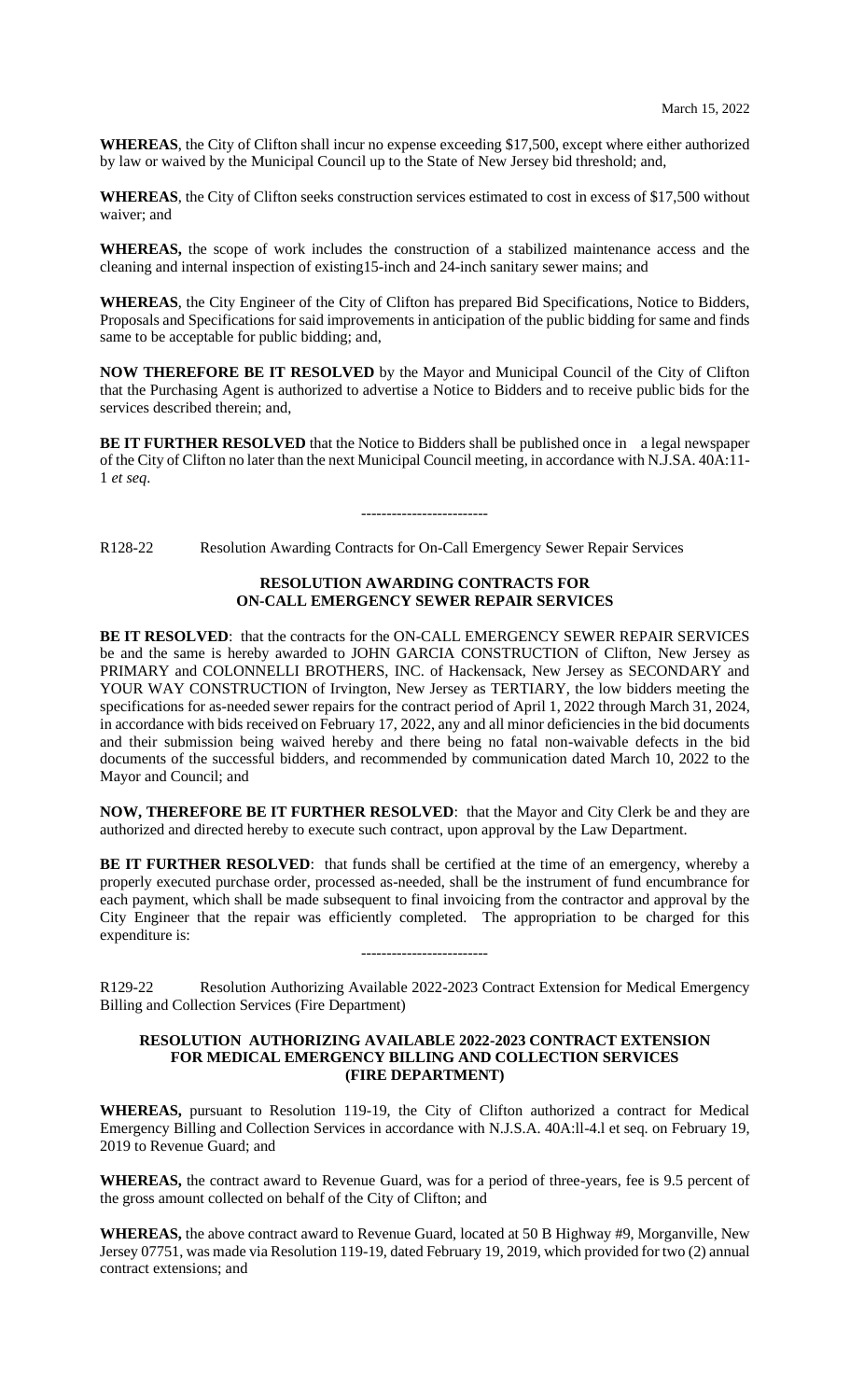**WHEREAS,** the Fire Chief has stated that Revenue Guard has provided services satisfactorily, and has requested that the City Council authorize the 2022 extension, from March 1, 2022 through to February 28, 2023, in accordance with the 9.5 percent fee as originally proposed and awarded; and

**WHEREAS,** James J. Jorgensen, the appointed Qualified Purchasing Agent, has reviewed and concurs with the Fire Chief works that such an extension is in the best interest of the City of Clifton; and

**NOW, THEREFORE, BE IT RESOLVED,** that the one-year option to extend the contract for Medical Emergency Billing and Collection Services be so extended to Revenue Guard, 50 B Highway #9, Morganville, New Jersey 07751 as follows:

- 1. Revenue Guard's fee is 9.5 percent of the gross amount collected on behalf of the City of Clifton; and
- 2. Revenue Guard guarantees a minimum monthly net revenue of \$130,000; and

**BE IT FURTHER RESOLVED**, that the Mayor and City Clerk are authorized and directed to execute a contract on behalf of the City of Clifton; and

**BE IT FURTHER RESOLVED,** that this resolution and the contract be kept on file and available for public inspection in the Office of the City Clerk; and

**BE IT FURTHER RESOLVED,** that the Finance Office be authorized to fund this contract through a Temporary Appropriation (N.J.S.A. 40A:4-20) prior to the adoption of the 022 Municipal Budget.

-------------------------

R130-22 Resolution Amending Resolution R013-21, Adopted January 5, 2021 for the Purchase of Regular Unleaded Gasoline off the NJ State Contract Purchasing Program Pursuant to N.J.S.A. 40A:11- 12a

## **RESOLUTION AMENDING RESOLUTION R013-21, ADOPTED JANUARY 5, 2021, FOR THE PURCHASE OF REGULAR UNLEADED GASOLINE OFF THE NJ STATE CONTRACT PURCHASING PROGRAM PURSUANT TO N.J.S.A. 40A:11-12a**

**WHEREAS,** the City of Clifton authorized the continued purchase of regular unleaded gasoline for its vehicles in an amount not to exceed \$350,000, via Resolution R013-21, adopted January 5, 2021; and,

**WHEREAS,** the award of NJ State Contract No. A-80913 at a markup of \$.0716, to Rachles Michele Oil Company, 116 Kuller Road, Clifton, NJ 07011 has been extended through to March 31, 2020; and,

**WHEREAS,** due to extraordinary price increases, the Department of Public Works incurred additional costs in an amount of \$5,388.84 through to December 31, 2021, which requires a ratification for processing; and

**WHEREAS,** pursuant to Local Public Contracts Law, N.J.S.A. 40A:11-1 et seq., the Municipal Council wishes to ratify the additional 2021 amount of \$5,388.84, and authorize the aforesaid Resolution R013-21 to be increased to the total amount of \$355,388.84;

**NOW, THEREFORE, BE IT RESOLVED,** that the Mayor and Municipal Council do hereby authorize and ratify the additional amount set forth above and authorize the aforementioned amendment to the above.

-------------------------

R131-22 Resolution Authorizing Issuance of Bid Requests to Pre-Certified Historic Contractors for the Restoration and Rehabilitation of the Historic Flag Barn (Barn S-2) Former U.S. Animal Quarantine Station

# **RESOLUTION AUTHORIZING ISSUANCE OF BID REQUESTS TO PRE-CERTIFIED HISTORIC CONTRACTORS FOR THE RESTORATION AND REHABILITATION OF THE HISTORIC FLAG BARN (BARN S-2) FORMER U.S. ANIMAL QUARANTINE STATION**

**WHEREAS,** pursuant to resolution R422-21, adopted September 21, 2021, the City established prequalification regulations for the Historic Flag Barn (Barn S-2) Former U.S. Animal Quarantine Station restoration project; and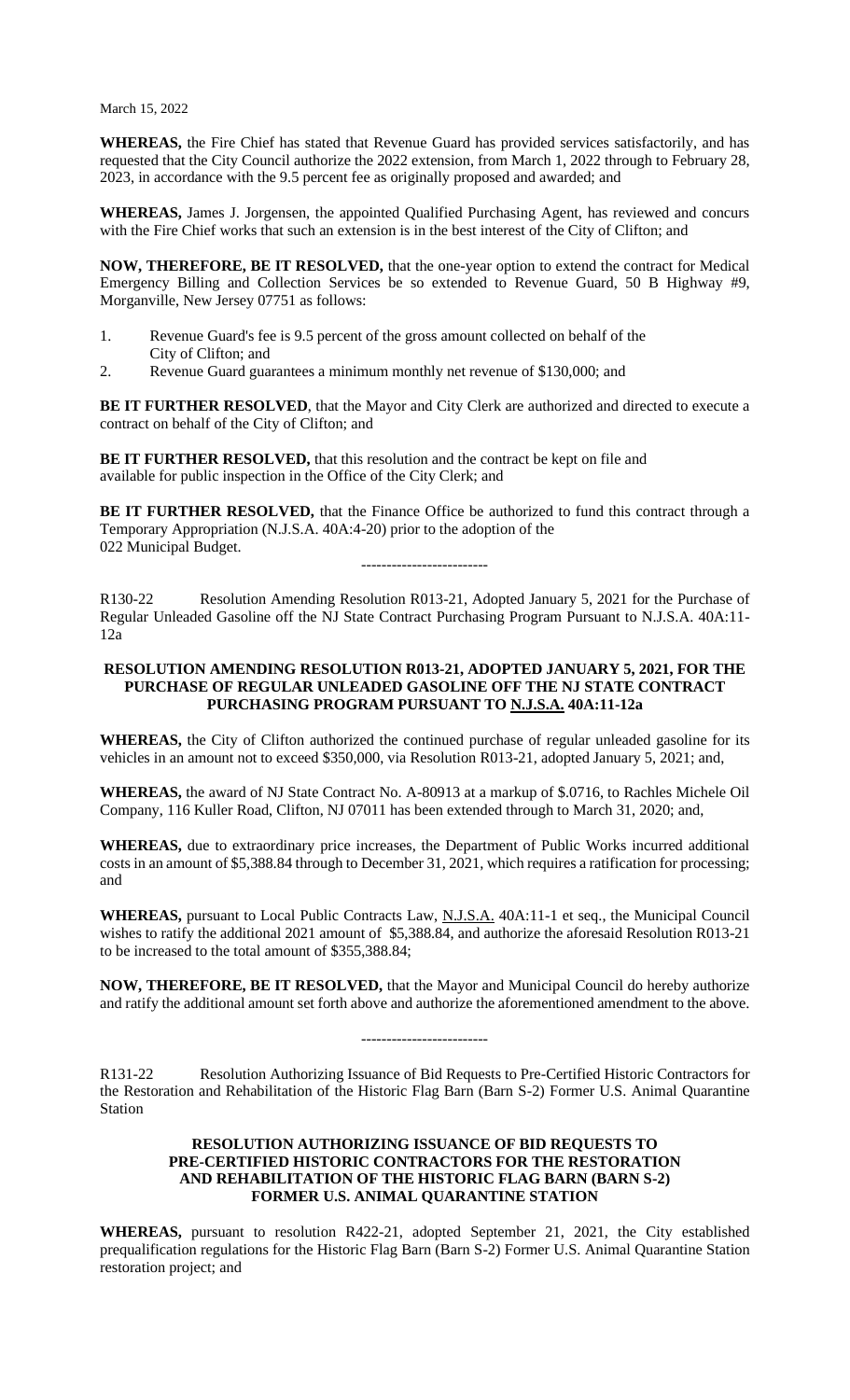**WHEREAS,** the City's prequalification regulations have been reviewed and approved by the Director of the Division of Local Government Services; and

**WHEREAS,** the Restoration and Rehabilitation of the Historic Flag Barn (Barn S-2) Former U.S. Animal Quarantine Station contractor prequalification regulations were promulgated by Connolly and Hickey, Historical Architects, the City's historic architectural consultant, in accordance with resolution R022-21; and

**WHEREAS,** a request for qualifications from historic restoration contractors was advertised in two of the City's notable newspapers, the Herald, and the Record on two separate dates, November 5, 2021, and November 23, 2021, respectively; and

**WHEREAS,** on November 30, 2021, five respondents submitted qualifications to the City's Qualified Purchasing Agent, as follows: Northeast Roof Maintenance, Inc., Alden Bailey Restoration Corporation, Dell-Tech Inc., Reliable NYC, LLC., and Lewis-Graham, Inc.; and

**WHEREAS,** copies of the qualification submittals were provided to the Historic Architect for review, and subsequently each was validated and certified as a qualified historic contractor; and

**WHEREAS,** the City anticipates financial assistance for the above project from the New Jersey Historic Preservation Bond Fund and Garden State Preservation Trust, among others; and

**WHEREAS,** the Mayor and Council wish to issue bid requests to the above five pre-qualified contractors in connection with the Restoration and Rehabilitation of the Historic Flag Barn (Barn S-2) Former U.S. Animal Quarantine Station; and

**NOW, THEREFORE, BE IT RESOLVED** by the Mayor and Council of the City of Clifton, in the County of Passaic and State of New Jersey, hereby authorize James Jorgensen, Qualified Purchasing Agent to request bids from the aforementioned five prequalified historic contractors for the Restoration and Rehabilitation of the Historic Flag Barn (Barn S-2) Former U.S. Animal Quarantine Station project in accordance with N.J.S.A. 40A:11-1 et seq.

R132-22 Resolution Authorizing and Consenting to Assignment of all Kaufman, Semeraro & Leibman, LLP Contracts to DeCotiis, FitzPatrick, Cole & Giblin, LLP

-------------------------

# **RESOLUTION AUTHORIZING AND CONSENTING TO ASSIGNMENT OF ALL KAUFMAN SEMERARO & LEIBMAN, LLP, CONTRACTS TO DE COTIIS, FITZ PATRICK, COLE & GIBLIN, LLP**

**WHEREAS**, as of December 1, 2021 the law firm of Kaufman, Semeraro & Leibman, LLP merged with the law firm of DeCotiis, FitzPatrick, Cole & Giblin, LLP; and

**WHEREAS**, Kaufman, Semeraro & Leibman, LLP has several existing contracts with the City of Clifton;

**NOW, THEREFORE, BE IT RESOLVED,** by the Mayor and Council of the City of Clifton that consent and authorization is hereby given for the assignment of all existing contracts with the law firm of Kaufman Semeraro & Leibman, LLP and the City of Clifton to the law firm of DeCotiis, FitzPatrick, Cole & Giblin, LLP; and

**BE IT FURTHER RESOLVED, that** all invoices received in the name of DeCotiis, FitzPatrick, Cole & Giblin, LLP subsequent to December 1, 2021 in connection with the existing city contracts with Kaufman Semeraro & Leibman, LLP may be paid to DeCotiis, FitzPatrick, Cole & Giblin, LLP and payment shall be issued accordingly.

------------------------

R133-22 Resolution Awarding Contract to DeCotiis, FitzPatrick, Cole & Giblin, LLP for Legal Services in Connection with Redevelopment of Former Hoffman La Roche Property for the Term 3/17/22 Thru 3/16/23

# **RESOLUTION AWARDING CONTRACT TO DE COTIIS, FITZPATRICK, COLE & GIBLIN, LLP, FOR LEGAL SERVICES IN CONNECTION WITH REDEVELOPMENT OF FORMER HOFFMAN-LA ROCHE PROPERTY FOR THE TERM 3/17/22 THRU 3/16/23**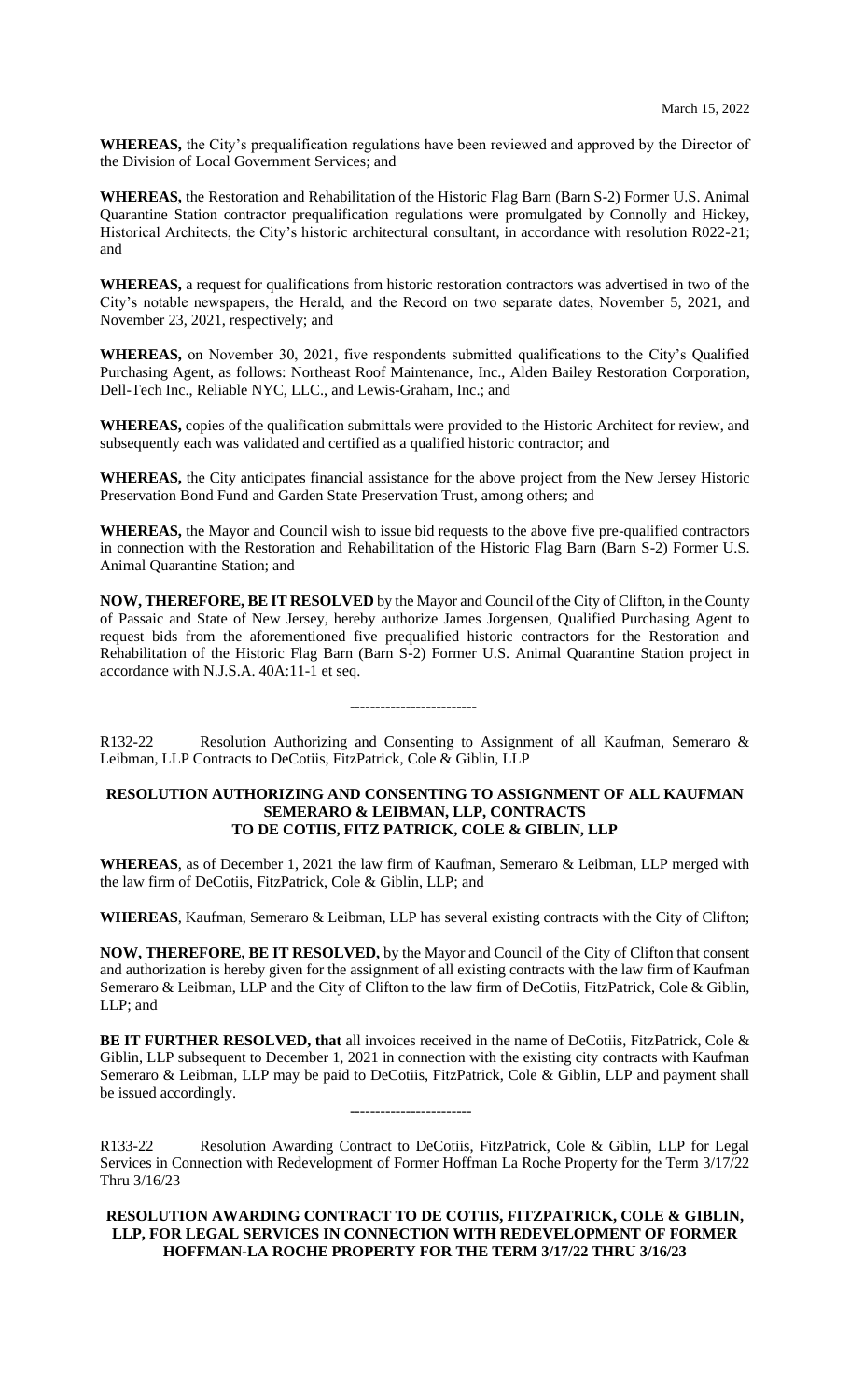**WHEREAS**, on March 2, 2021, the Municipal Council adopted a resolution awarding a professional legal services contract to the law firm of Kaufman Semeraro & Leibman, LLP, who on December 1, 2021 merged with the law firm of DeCotiis, FitzPatrick, Cole & Giblin, LLP, for the provision of legal services in connection with the redevelopment of the Hoffman-La Roche site, for the period March 17, 2021 thru March 16, 2022; and

**WHEREAS**, the firm of Kaufman Semeraro & Leibman, LLP, who has since merged with the law firm of DeCotiis, FitzPatrick, Cole & Giblin, LLP, has provided satisfactory services to the City of Clifton and the Municipal Council wishes to renew their contract for the period March 17, 2022 through March 16, 2023, for the fee of \$215.00 per hour, the total fee not to exceed \$90,000.00 for the term of the contract; and

**WHEREAS**, any fee in excess of \$90,000.00 for the contract term shall require the approval of the Municipal Council and the adoption of a supplementary resolution; and

**WHEREAS**, the services to be performed are professional and/or extraordinary unspecifiable services, within the meaning of those terms as used in the Local Public Contracts Law, *N.J.S.A.* 40A:11-1 *et seq*., and, accordingly, a contract may be awarded therefor without public advertising for bids and bidding in accordance with *N.J.S.A* 40A:11-5; and

**WHEREAS**, this award is of a non-fair and open contract in accordance with *N.J.S.A* 19:44-A-20.5; and

**WHEREAS**, the estimated value of the contract is expected to be in excess of \$17,500.00, and the duration of the contract is from March 17, 2022 thru March 16, 2023; and

**WHEREAS**, the Business Entity Disclosure Certification has been received from counsel and is incorporated in the contract awarded hereby, along with the Determination of Value; and

**WHEREAS**, there are funds available for the payment of the aforesaid services;

## **NOW, THEREFORE, BE IT RESOLVED,** that:

- 1. A contract for professional redevelopment legal counsel services, in the form as approved by the Clifton Law Department, is awarded to DeCotiis, FitzPatrick, Cole & Giblin, of Paramus, NJ, for the period 3/17/22 thru 3/16/23, at a fee of \$215.00 per hour, not to exceed \$90,000.00 for the term of the contract without the express approval of the Municipal Council and adoption of a supplementary resolution.
- 2. The required Certificate of Availability of Funds for the above contract has been obtained from the Chief Financial Officer of the City of Clifton.
- 3. The Mayor and City Clerk are authorized and directed to execute a contact on behalf of the City of Clifton.
- 4. The original of this resolution and the contract in question shall be placed on file and made available for public inspection in the City Clerk's Office of the City of Clifton.
- 5. The following short notice be printed once in a legal newspaper of the City of Clifton:

# **CITY OF CLIFTON NOTICE OF CONTRACT AWARDED**

The City of Clifton has awarded a professional services contract without competitive bidding pursuant to *N.J.S.A*. 40A:11-5(1)(a). This contact and the resolution authorizing it are available for public inspection in the Office of the City Clerk.

Awarded to: DeCotiis, FitzPatrick, Cole & Giblin, LLP, Paramus, NJ Services: Redevelopment Counsel Services Project: Hoffman-La Roche Property Redevelopment Amount: \$215/hr/not to exceed \$90,000 Term: 3/17/22 - 3/16/23 -------------------------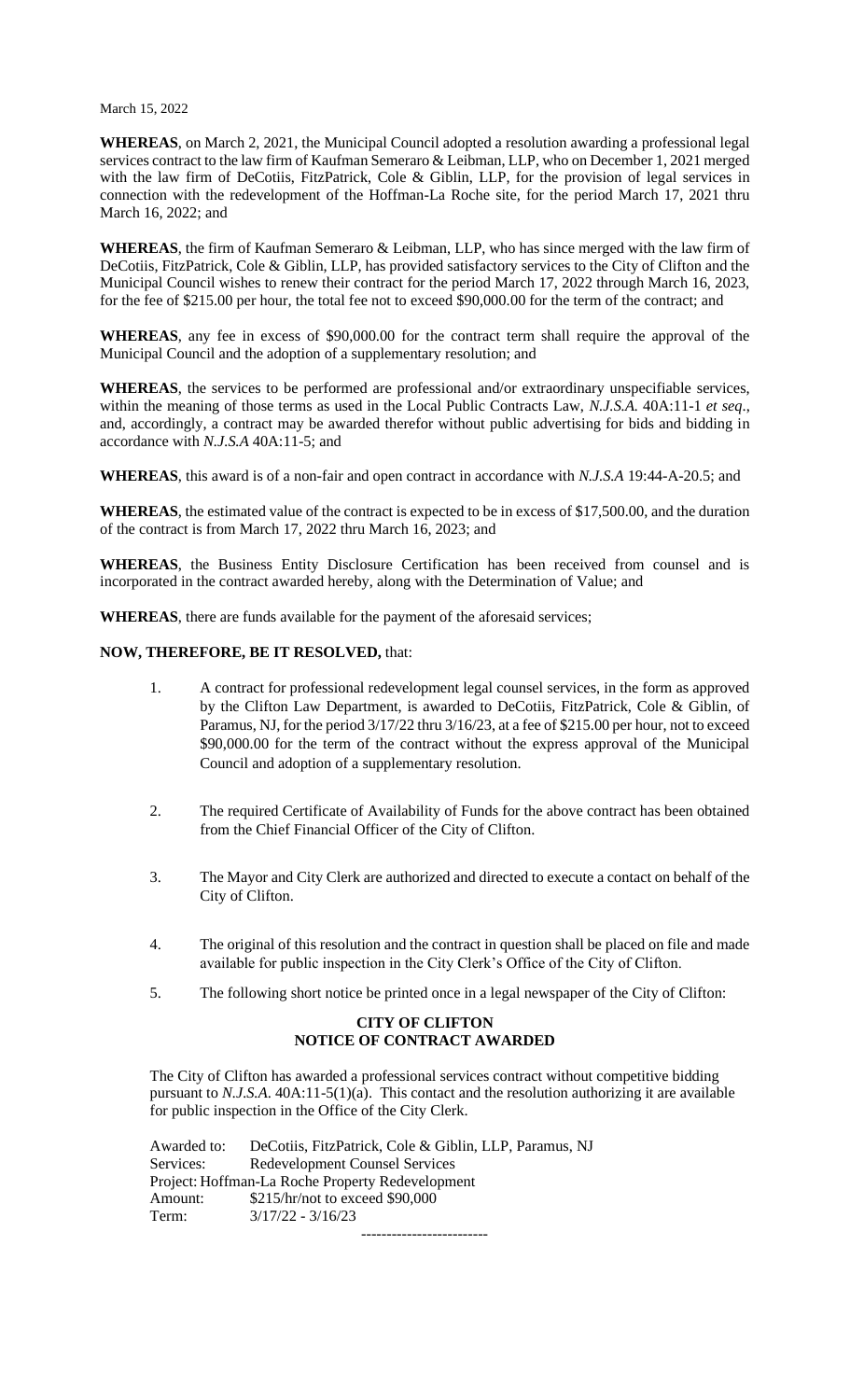R134-22 Resolution Approving and Authorizing the Execution of an Agreement by and Between the City of Clifton and PB Nutclif Master, LLC Relating to the Connection of Existing Sanitary Sewer Lines

## **RESOLUTION APPROVING, AND AUTHORIZING THE EXECUTION OF, AN AGREEMENT BY AND BETWEEN THE CITY OF CLIFTON AND PB NUTCLIF MASTER, LLC RELATING TO the CONNECTION OF EXISTING SANITARY SEWER LINES**

**WHEREAS,** the Municipal Council (the "**Municipal Council**") of the City of Clifton (the "**City**") previously identified certain properties in the City designated as Block 80.02, Lots 1 and 4 and Block 79.04, Lots 10 and 21 on the official Tax Map of the City (collectively, the "**Property**"), also known as the Hoffmann-La Roche site, to be considered for designation as a noncondemnation "area in need of redevelopment" under the Local Redevelopment and Housing Law, **N.J.S.A. 40A:12A-1 et seq.** (the "**LRHL**"); and

**WHEREAS**, by Resolution adopted November 5, 2014, the Municipal Council directed the Planning Board of the City of Clifton (the "**Planning Board**") to conduct a preliminary investigation to determine whether the Property, or any portions thereof, constitute a noncondemnation "area in need of redevelopment" according to the criteria set forth in **N.J.S.A. 40A:12A-5**; and

**WHEREAS**, a preliminary investigation/report entitled "Redevelopment Study Area, Determination of Need, Hoffmann La Roche Site – Nutley/Clifton" dated February 5, 2015, was prepared and issued by Maser Consulting, P.A. (the "**Preliminary Investigation**"); and

**WHEREAS**, **N.J.S.A. 40A-12A-6(b)(4)-(5)** of the LRHL provides in pertinent part relative to the Planning Board's public hearing on the Preliminary Investigation and whether the Property should be considered for designation as a non-condemnation "area in need of redevelopment":

"(4) At the hearing, which may be adjourned from time to time, the planning board shall hear all persons who are interested in or would be affected by a determination that the delineated area is a redevelopment area. All objections to such a determination and evidence in support of those objections, given orally or in writing, shall be received and considered and made part of the public record.

(5) (a) After completing its hearing on this matter, the planning board shall recommend that the delineated area, or any part thereof, be determined, or not be determined, by the municipal governing body to be a redevelopment area."

; and

**WHEREAS,** on April 23, 2015, the Planning Board held a public hearing during which any persons interested in or affected by a determination that the Property is a redevelopment area were given the opportunity to be heard, and any objections to such a determination and evidence in support of those objections, were received and considered and made part of the public record; and

**WHEREAS**, the Planning Board concurred and agreed with the reasons stated in the Preliminary Investigation that the Property constitutes and meets the criteria under the LRHL supporting the recommendation that the Property be delineated as a non-condemnation "area in need of redevelopment"; and

**WHEREAS,** on April 23, 2015, the Planning Board adopted a Resolution recommending that the Property be determined by the Municipal Council to be a non-condemnation "area in need of redevelopment" under the LRHL; and

**WHEREAS**, the Municipal Council concurred and agreed with Planning Board's recommendation, as supported by the reasons stated in the Preliminary Investigation, that the Property constitutes and meets the criteria under the LRHL and that the Property should be determined and declared a non-condemnation "area in need of redevelopment"; and

**WHEREAS**, on May 5, 2015, the Municipal Council adopted a Resolution declaring the Property a non-condemnation "area in need of redevelopment" under the LRHL; and

**WHEREAS**, at the present time, the City is the owner of a sanitary sewer line (the "**Clifton Sanitary Sewer**") which extends from north of New Jersey State Highway Route 3 and ultimately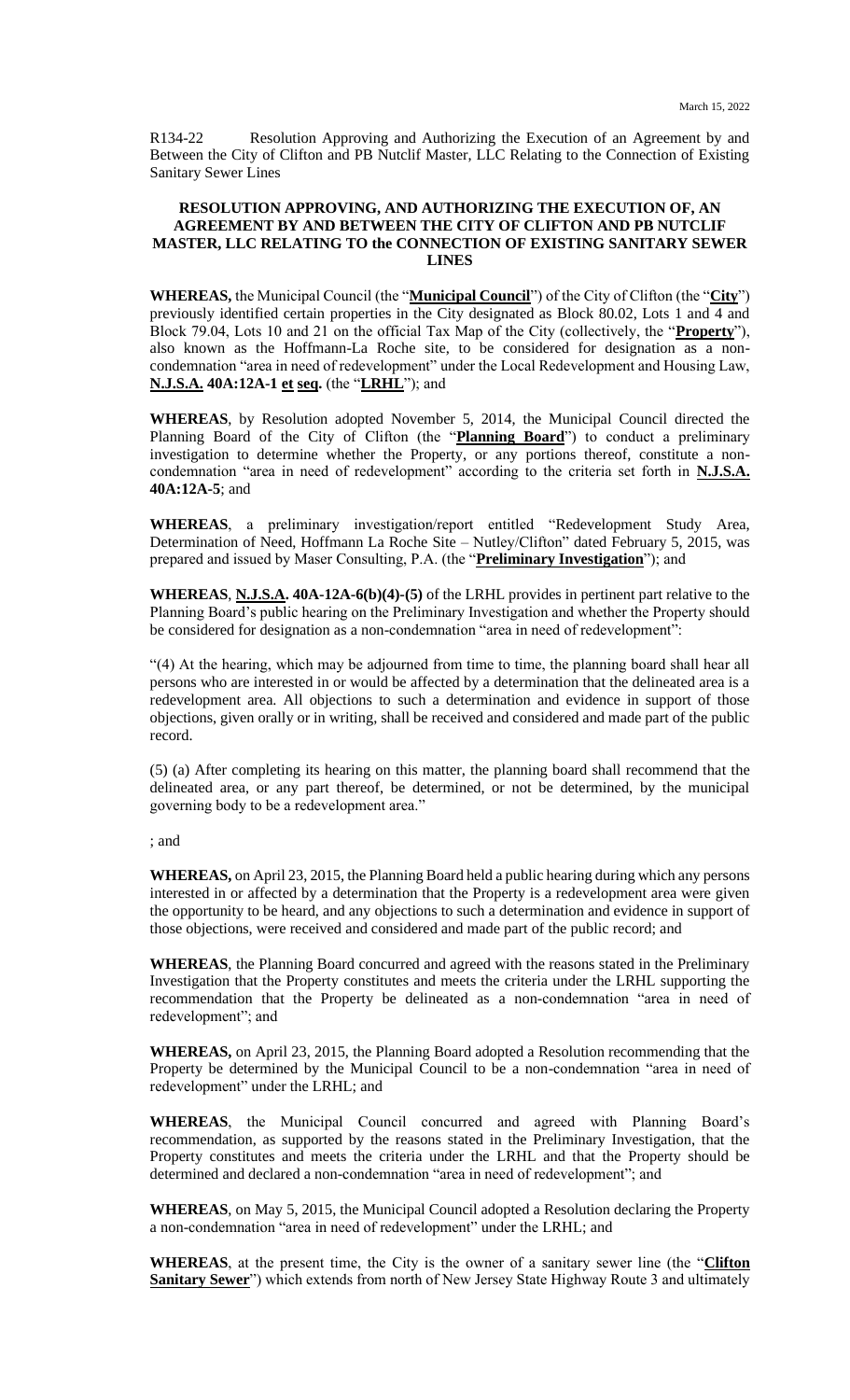enters the Property wherein it runs parallel to a sanitary sewer line owned by PB Nutclif Master, LLC (the "**PB Sanitary Sewer**"); and

**WHEREAS**, the Clifton Sanitary Sewer and the PB Sanitary Sewer each cross the municipal boundary, running from the Property into the Township of Nutley ("**Nutley**") and then connecting into a sanitary sewer trunk line ("**Nutley Trunk Sewer**") located in Nutley that is owned and operated by Nutley; and

**WHEREAS**, the Passaic Valley Sewer Commission ("**PVSC**") owns and operates the sewer treatment plant into which the sewage conveyed through both the Clifton Sanitary Sewer and the PB Sanitary Sewer flows and where said sewage is then treated; and

**WHEREAS**, PVSC previously advised that it is requiring that the Clifton Sanitary Sewer and the PB Sanitary Sewer be combined at a point within the Property (the "**Connected Sanitary Sewer**") so that there will be a single sanitary sewer line running from the Property which connects to Nutley's sanitary sewer trunk line; and

**WHEREAS**, by Resolution R543-21 adopted November 15, 2021, the Municipal Council authorized the execution of an agreement with PB Nutclif Master, LLC allowing and providing for the connection of the Clifton Sanitary Sewer to the PB Sanitary Sewer at the municipal boundary; and

**WHEREAS**, PVSC is further requiring that a specific meter be installed at the point of connection at the municipal boundary and Nutley, in order to determine flows received from the Connected Sanitary Sewer, is requiring a meter to be installed at the point where the Connected Sanitary Sewer connects for discharge into Nutley's sanitary sewer trunk line; and

**WHEREAS**, PB Nutclif Master, LLC executed the agreement with the City authorized by Resolution R543-21, allowing and providing for the connecting of the Clifton Sanitary Sewer and the PB Sanitary Sewer, creating the Connected Sanitary Sewer, as well as to the related installation of meters as is being required by PVSC and Nutley; and

**WHEREAS**, PB Nutclif Master, LLC is solely responsible for all costs relating to the connecting of the Clifton Sanitary Sewer and the PB Sanitary Sewer as well as for all costs relating to the installation of the required meters; and

**WHEREAS**, an additional agreement is now required to be entered into by and between the City and PB Nutclif Master, LLC and Nutley which agreement shall govern the rights, duties and obligations of the City and PB Nutclif Master, LLC and Nutley with respect to the acceptance of sanitary wastewater by Nutley from the City and PB Nutclif Master, LLC at the point of connection of the Connected Sanitary Sewer to the Nutley Trunk Sewer, which then delivers that sanitary wastewater to PVSC for treatment, and which agreement shall further govern the rights, duties and obligations of the City and PB Nutclif Master, LLC and Nutley with respect to the maintenance of the Nutley Trunk Sewer due to the impact of receiving those sanitary wastewater flows from the City and PB Nutclif Master, LLC for the purpose of delivering said sanitary wastewater to PVSC for treatment; and

**WHEREAS**, Nutley and PB Nutclif Master, LLC have each requested that the City enter into this additional written agreement with PB Nutclif Master, LLC and Nutley; and

**WHEREAS**, the Municipal Council believes that execution of this additional agreement as is now being requested by Nutley and PB Nutclif Master, LLC is in furtherance with the requirements of PVSC as well as in furtherance of the ongoing redevelopment of the Property and is in accord with the public purpose and provisions of all applicable laws; and

**WHEREAS**, the Municipal Council of the City of Clifton desires to enter into the agreement with Nutley and PB Nutclif Master, LLC in the form attached hereto as **Exhibit A**.

**NOW THEREFORE, BE IT RESOLVED** by the Municipal Council of the City of Clifton, being the governing body thereof, as follows**:**

**Section 1.** The above "WHEREAS" paragraphs are hereby incorporated herein by reference as though specifically set forth herein below.

**Section 2.** The agreement by and between the City of Clifton and the Township of Nutley and PB Nutclif Master, LLC, in the form attached hereto as **Exhibit A,** subject to any and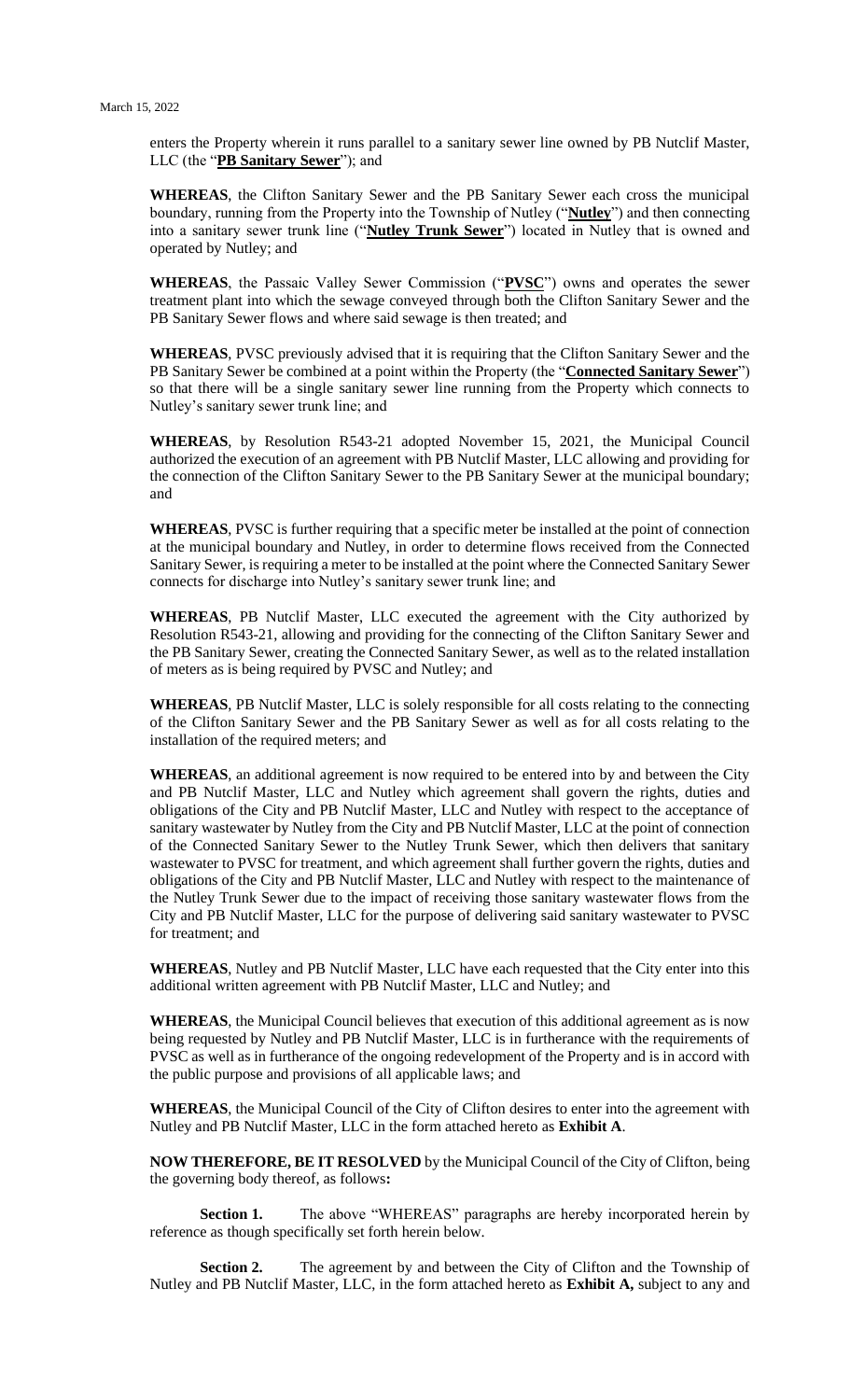all conditions contained therein and such revisions as deemed advisable by counsel to the City, is hereby authorized and approved and the Mayor shall be and is hereby authorized to execute the same.

**Section 3.** The City Clerk is hereby directed to publish and post notice of this resolution as required by applicable law.

**Section 4.** The executed copy of the agreement entered into by the City of Clifton as authorized hereby shall be certified and shall be filed with the Office of the Clerk of the City of Clifton.

**Section 5.** If any part(s) of this Resolution shall be deemed invalid, such part(s) shall be severed and the validity thereof shall not affect the remaining parts of this Resolution.

**Section 6.** All resolutions or parts thereof inconsistent with this Resolution are hereby rescinded.

**Section 7**. This Resolution shall take effect at the time and in the manner provided by applicable law.

-------------------------

R135-22Resolution Awarding Professional Services Contract for Provision of Medical Director Services to Timothy Kowal, MD - January 1, 2022 Through December 31, 2022

# **RESOLUTION AWARDING PROFESSIONAL SERVICES CONTRACT FOR PROVISION OF MEDICAL DIRECTOR SERVICES TO TIMOTHY KOWAL, MD - JANUARY 1, 2022 THROUGH DECEMBER 31, 2022**

**WHEREAS**, the City of Clifton requires performance of professional services in connection with Clifton's Medical Clinic for calendar year 2022; and

**WHEREAS**, the Health Director recommends his services in connection with Clifton's Medical Clinic at the rate \$150.00 per hour when such services are required, at a total cost not to exceed \$20,000.00 for the term of the agreement, and

**WHEREAS**, the services to be performed are professional and/or extraordinary unspecifiable services, within the meaning of those terms as used in the Local Public Contracts Law, *N.J.S.A.* 40A:11-1 *et seq*., and, accordingly, a contract may be awarded therefor without public advertising for bids and bidding in accordance with *N.J.S.A* 40A:11-5; and

**WHEREAS**, this award is of a non-fair and open contract in accordance with *N.J.S.A* 19:44-A-20.5; and

**WHEREAS**, the Business Entity Disclosure Certification has been received from counsel and is incorporated in the contract awarded hereby, along with the Determination of Value; and

**NOW THEREFORE BE IT RESOLVED**, that an agreement between the City of Clifton and Timothy Kowal, MD of Clifton, NJ, for performance of professional services in connection with Clifton's Medical Clinic, at the rate of \$150.00 per hour, at a total cost not to exceed \$20,000.00 for the term of the agreement, be and the same is hereby approved by the Municipal Council; and

**BE IT FURTHER RESOLVED**, that the Mayor and City Clerk are authorized and directed to execute same on behalf of the City of Clifton; and

**BE IT FURTHER RESOLVED**, that this resolution and the agreement be made available for public inspection in the Office of the City Clerk of the City of Clifton.

-------------------------

R136-22 Resolution Accepting Grant and Authorizing the Board of Trustees of the Library to Execute Grant Agreement Between the City of Clifton Public Library and the New Jersey State Library for New Jersey Library Construction Bond Act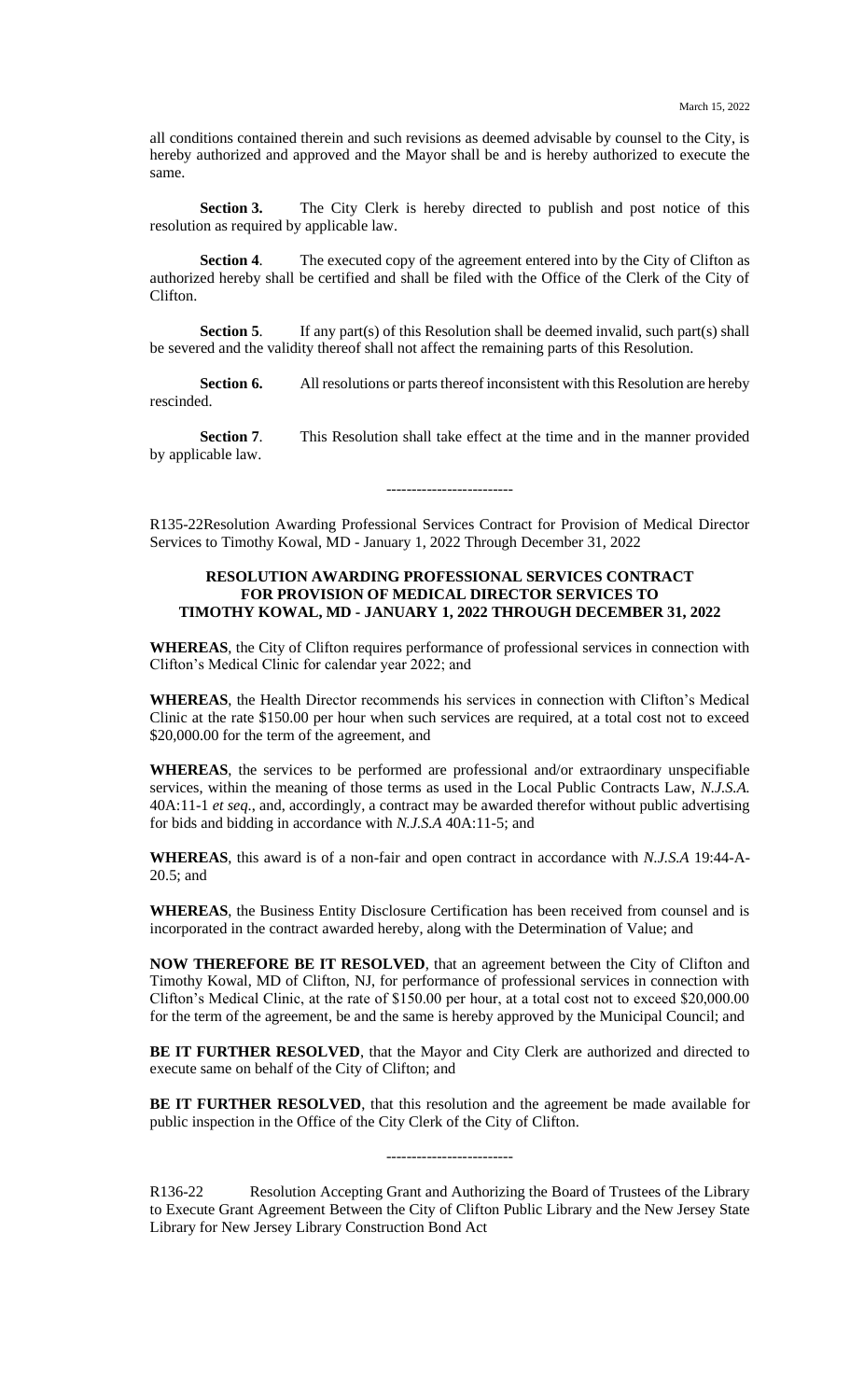## **RESOLUTION ACCEPTING GRANT AND AUTHORIZING THE BOARD OF TRUSTEES OF THE LIBRARY TO EXECUTE GRANT AGREEMENT BETWEEN THE CITY OF CLIFTON PUBLIC LIBRARY AND THE NEW JERSEY STATE LIBRARY FOR NEW JERSEY LIBRARY CONSTRUCTION BOND ACT**

**WHEREAS**, the New Jersey State Legislature approved an appropriation in the amount of \$189,150.00 ("Grant Amount"), which Grant Amount is funded by tax-exempt general obligation bonds issued by the State of New Jersey (the "State"); and

**WHEREAS**, the only purpose for the Grant Amount is to finance eligible expenses of a library construction project, as defined under the New Jersey Library Construction Bond Act (the "Bond Act") and the regulations implementing the Bond Act. (L. 2017, c. 149 and N.J.A.C. 15:24 -1.1 thru  $-6.1$ ; and

**WHEREAS**, this Municipal Council's only intended purpose for the Grant Amount is to provide funding for the eligible expenses of the library construction project for which the Grant Amount was approved by the State Legislature (the "Project); and

**WHEREAS**, in order to receive the Grant Amount for the Project, this Municipal Council is required to pass a resolution approving the Project for the Clifton Public Library, 292 Piaget Avenue, Clifton, New Jersey 07011 (the "Library"); and

**WHEREAS**, in order to receive the Grant Amount for the Project, the Municipal Council of the City of Clifton is further required to execute a grant agreement with the State Librarian (the "Grant Agreement") or authorize the Board of Trustees of the Library to execute and deliver the Grant Agreement; and

**WHEREAS**, this Municipal Council wishes to approve the Project and authorize the execution and delivery of the Grant Agreement by the Board of Trustees of the Library.

**NOW, THEREFORE, BE IT RESOLVED** by the Municipal Council of the City of Clifton that:

- 1. The above recitals are incorporated into and are made a part of this Resolution.
- 2. The Municipal Council of the City of Clifton hereby approves the Project.

3. The Municipal Council of the City of Clifton hereby approves the Grant Agreement and authorizes the Board of Trustees of the Library to execute and deliver the Grant Agreement. -------------------------

R137-22 Resolution Authorizing Renewal of Games of Skill Operator License - Alexus

# **RESOLUTION AUTHORIZING GAMES OF SKILL OPERATOR LICENSE RENEWAL**

**WHEREAS,** the Mayor and Council of the City of Clifton, County of Passaic, State of New Jersey are in receipt of Games of Skill Operator License Renewal from Alexus Steakhouse, 955 Valley Road in the City of Clifton; and

**WHEREAS,** all paperwork has been completed and all fees have been paid; and

**WHEREAS,** all inspections have been completed by the Zoning and Police Departments;

**NOW, THEREFORE, BE IT RESOLVED** by the Mayor and Council of the City of Clifton, County of Passaic, and State of New Jersey that approval for the renewal of Games of Skill Operator License to Alexus Steakhouse be and is hereby granted:

-------------------------

R138-22 Resolution Authorizing Renewal of Ice Cream Peddlers License - Summer Ice Cream

# **RESOLUTION AUTHORIZING ICE CREAM PEDDLERS LICENSE RENEWAL**

**WHEREAS,** the Mayor and Council of the City of Clifton, County of Passaic, State of New Jersey are in receipt of a renewal application for an Ice Cream Peddlers License from Ahmad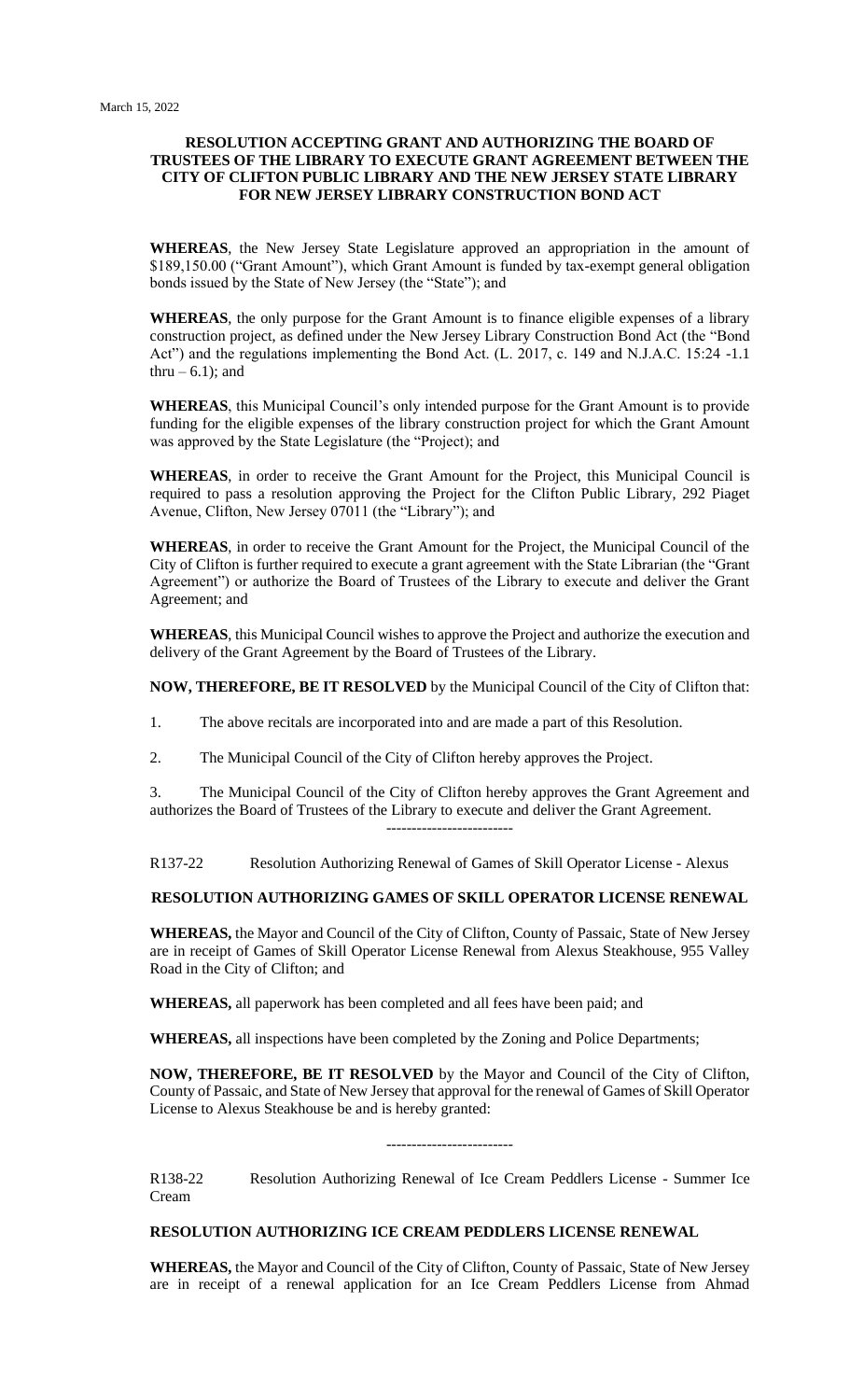Abdelrahman owner of Summer Ice Cream, 12 Grove Street in the City of Paterson, New Jersey; and

**WHEREAS,** all paperwork has been completed by the applicant and all fees have been paid; and

**WHEREAS,** all inspections have been completed by the Health and Police Departments; and

**NOW, THEREFORE, BE IT RESOLVED** by the Mayor and Council of the City of Clifton, County of Passaic, and State of New Jersey that approval for a renewal application for an Ice Cream Peddlers License from Ahmad Abdelrahman owner of Summer Ice Cream, 12 Grove Street in the City of Paterson is hereby granted.

**Company name:** Summer Ice Cream

**Owner:** Ahmad Abdelrahman

**Approved Operator:**  Ahmad Abdelrahman

**Approved Vehicle:** 2003 GMC SUV 1GDHG35R221232888

Parking Location: 12 Grove St. – Paterson, NJ 07503

-----------------------

R139-22 Resolution of Congratulations Upon Retirement - Fire Lieutenant - Edward J. Polak

### **RESOLUTION OF CONGRATULATIONS UPON RETIREMENT – FIRE LIEUTENANT, EDWARD J. POLAK**

**WHEREAS**, March 1, 2022, Fire Lieutenant, Edward J. Polak, officially retired from his position with the Clifton Fire Department; and

**WHEREAS**, he was appointed as a Firefighter on October 23, 1995, and his retirement will conclude a twenty-six-year career in service to the public and the City of Clifton; and

**WHEREAS**, throughout his career, he has always displayed an attitude of professionalism and dedication to duty; and

**WHEREAS**, he has been a credit to both the Fire Department and the City of Clifton during all this time, and this Governing Body wishes to acknowledge his long-time service to the City;

**NOW, THEREFORE, BE IT RESOLVED**, that the Mayor and Members of the Municipal Council of the City of Clifton do hereby extend to

#### **FIRE LIEUTENANT EDWARD J. POLAK**

their sincere congratulations and thanks for a job well done, as well as their best wishes for continued good health, peace and happiness in his retirement; and

**BE IT FURTHER RESOLVED**, that this resolution be spread upon the minutes of this meeting, and a copy thereof presented to **EDWARD J. POLAK.**

-----------------------

R140-22 Resolution Authorizing New Vending Machine License - O&K

# **RESOLUTION AUTHORIZING NEW VENDING MACHINE LICENSE**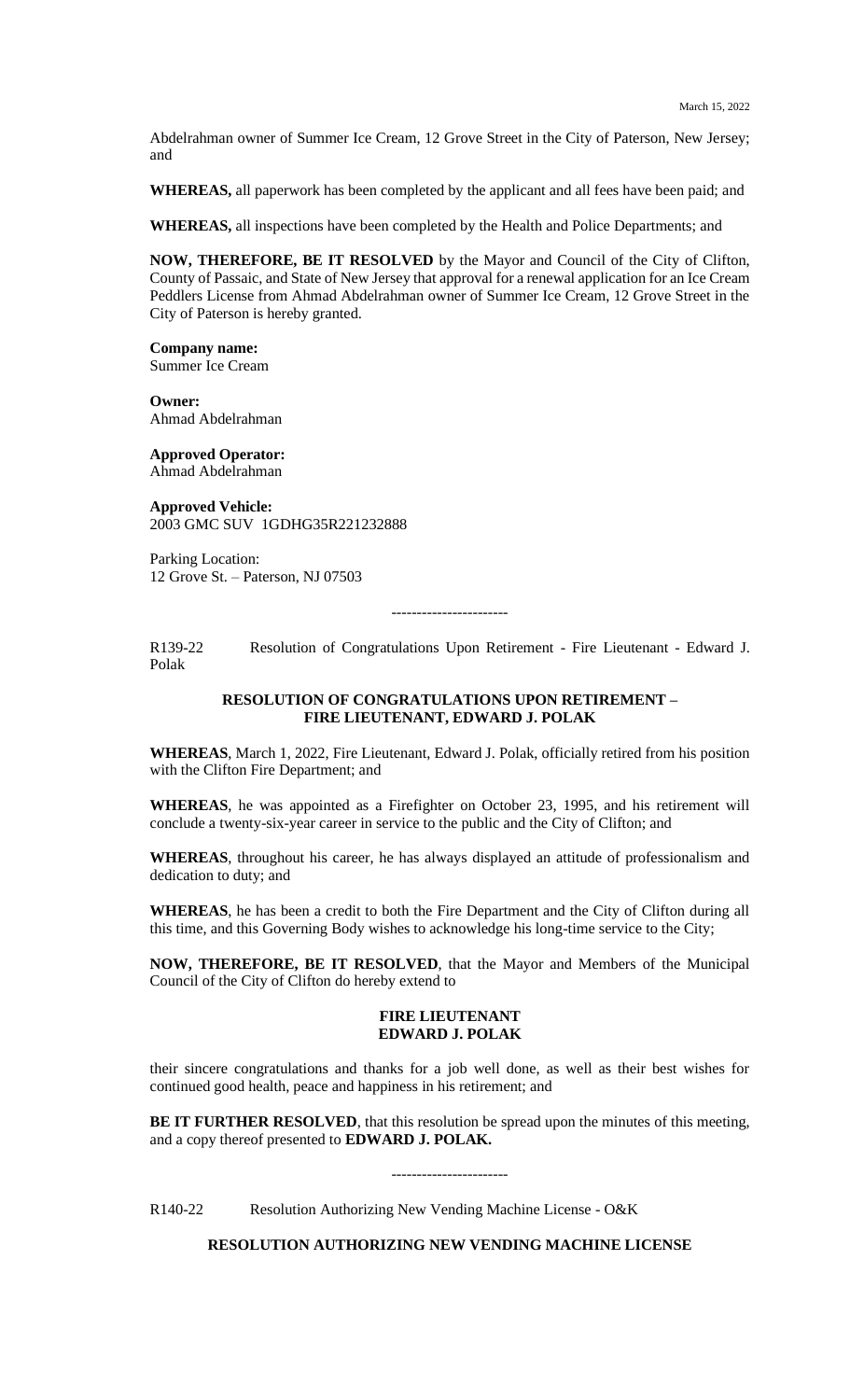**WHEREAS,** the Mayor and Council of the City of Clifton, County of Passaic, State of New Jersey are in receipt of New Vending Machine License application from O&K Laundromat, 18 Botany Village Square, Clifton; and

**WHEREAS,** all paperwork has been completed by the applicant and all fees have been paid; and

**WHEREAS,** all inspections have been completed by the Zoning, Health and Police Departments;

**NOW, THEREFORE, BE IT RESOLVED** by the Mayor and Council of the City of Clifton, County of Passaic, and State of New Jersey that approval for a Vending Machine License to O&K Laundromat be and is hereby granted.

----------------------

R141-22 Resolution Authorizing Renewal of Ice Cream Peddlers License - Magic Cone

### **RESOLUTION AUTHORIZING ICE CREAM PEDDLERS LICENSE RENEWAL**

**WHEREAS,** the Mayor and Council of the City of Clifton, County of Passaic, State of New Jersey are in receipt of a renewal application for an Ice Cream Peddlers License from Adnan Khawatmi owner of Magic Cone Ice Cream in the City of Clifton, New Jersey; and

**WHEREAS,** all paperwork has been completed by the applicant and all fees have been paid; and

**WHEREAS,** all inspections have been completed by the Health and Police Departments; and

**NOW, THEREFORE, BE IT RESOLVED** by the Mayor and Council of the City of Clifton, County of Passaic, and State of New Jersey that approval for a renewal application for an Ice Cream Peddlers License from Adnan Khawatmi owner of Magic Cone Ice Cream in the City of Clifton is hereby granted.

**Company name:** Magic Cone Ice Cream

**Owner:** Adnan Khawatmi

**Approved Operator:**  Adnan Khawatmi Douha Khawatmi

**Approved Vehicle:** 2001 Dodge Ram 3500 2B6LB31291K516500

Parking Location: 305 Paxton Street, Paterson, NJ 07503

-------------------------

R142-22 Resolution for Reappointment of Member of the Alcoholic Beverage Control Board

## **RESOLUTION FOR RE-APPOINTMENT OF MEMBER OF THE ALCOHOLIC BEVERAGE CONTROL BOARD**

**WHEREAS,** the Mayor and Council of the City of Clifton, County of Passaic, State of New Jersey, are in receipt of a re-appointment form from the secretary of the Alcoholic Beverage Control Board recommending re-appointment of Ricardo Farfan; and

**WHEREAS,** said member's term will expire on March 25, 2022; and

**WHEREAS,** said member is being re-appointed to the ABC Board for a term of three years commencing March 26, 2022 through March 25, 2025;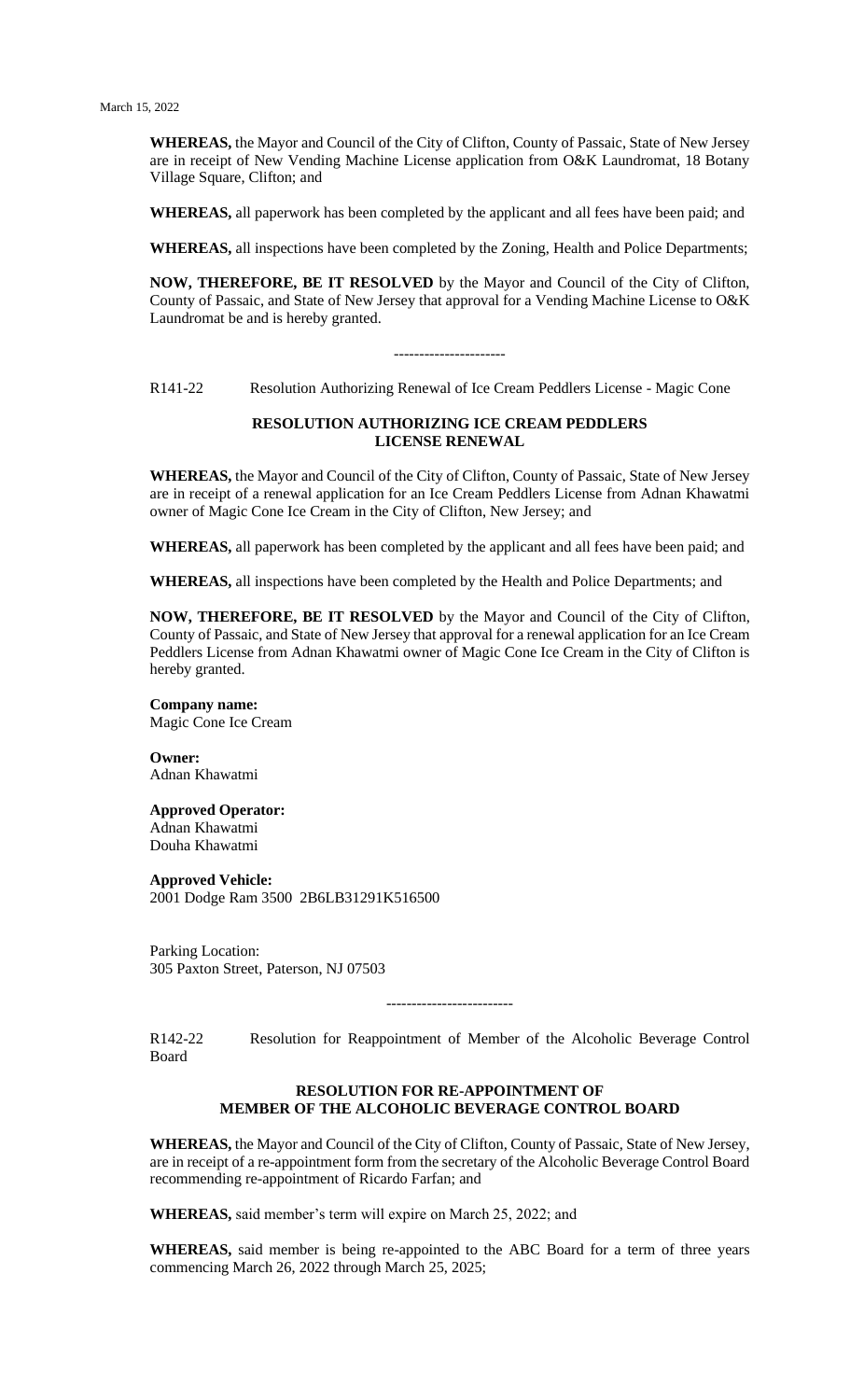**NOW, THEREFORE, BE IT RESOLVED,** by the Mayor and Municipal Council of the City of Clifton, County of Passaic, State of New Jersey that Ricardo Farfan be and is hereby re-appointed to the Alcoholic Beverage Control Board for a three-year term, commencing on March 26, 2022 through March 25, 2025.

-------------------------

R143-22 Resolution Authorizing Renewal of Limousine License – Rodriguez

# **RESOLUTION AUTHORIZING LIMOUSINE LICENSE RENEWAL**

**WHEREAS,** the Mayor and Council of the City of Clifton, County of Passaic, State of New Jersey are in receipt of a Limousine License renewal application from Jose Rodriguez the owner and operator of Rodriguez Transportation LLC, 23 Bird Avenue, in the City of Clifton; and

**WHEREAS,** all paperwork has been completed and all fees have been paid; and

**WHEREAS,** all inspections have been completed by the Police and Zoning Departments;

**NOW, THEREFORE, BE IT RESOLVED** by the Mayor and Council of the City of Clifton, County of Passaic, State of New Jersey that approval for renewal of a Limousine License renewal application from Jose Rodriguez the owner and operator of Rodriguez Transportation LLC, 23 Bird Avenue in the City of Clifton is hereby granted.

**Company name:** Rodriguez Transportation, LLC

**Owner and Operator:** Jose Rodriguez

**Approved Vehicles:** 2021 Cadillac SUV 1GYS4KKL2MR473216

#### **Approved Parking Location:**

23 Bird Avenue, Clifton, NJ 07011

R144-22 Resolution Approving Submission of an Application to the Passaic County Open Space, Farmland & Historic Preservation Trust Fund for the Stabilization of the Morris Canal

---------------------

## **RESOLUTION APPROVING SUBMISSION OF AN APPLICATION TO THE PASSAIC COUNTY OPEN SPACE, FARMLAND, & HISTORIC PRESERVATION TRUST FUND FOR THE STABILIZATION OF THE MORRIS CANAL**

**WHEREAS,** the County of Passaic has announced that it is accepting grant applications for its Open Space, Farmland, & Historic Preservation Trust Fund 2022 Grant Round that are due March 18, 2022 at 4:00 PM; and

**WHEREAS,** the Municipal Council of the City of Clifton wishes to stabilize the Morris Canal with grant assistance from the Passaic County Open Space, Farmland, & Historic Preservation Trust Fund; and

**WHEREAS,** the City of Clifton is an eligible applicant and Morris Canal was added to the National Register of Historical Places on October 1, 1974; and the New Jersey Register of Historic Places on November 26, 1973; and the American Society of Civil Engineers Historic Civil Engineering Landmark Program in 1980; and

**WHEREAS,** the Morris Canal Stabilization will clean and repair existing downstream weir walls, low-flow orifice and spillway, furnish and install articulated concrete block matting outlet and slope protection as well as other measures to ensure the integrity of the Morris Canal; and

**WHEREAS,** the City of Clifton desires to further the public interest by obtaining grant funding in the amount of \$100,000.00 from Passaic County for the aforesaid project located at Block 54.12, Lot 1, 1115 Broad Street, Clifton, NJ 07013; and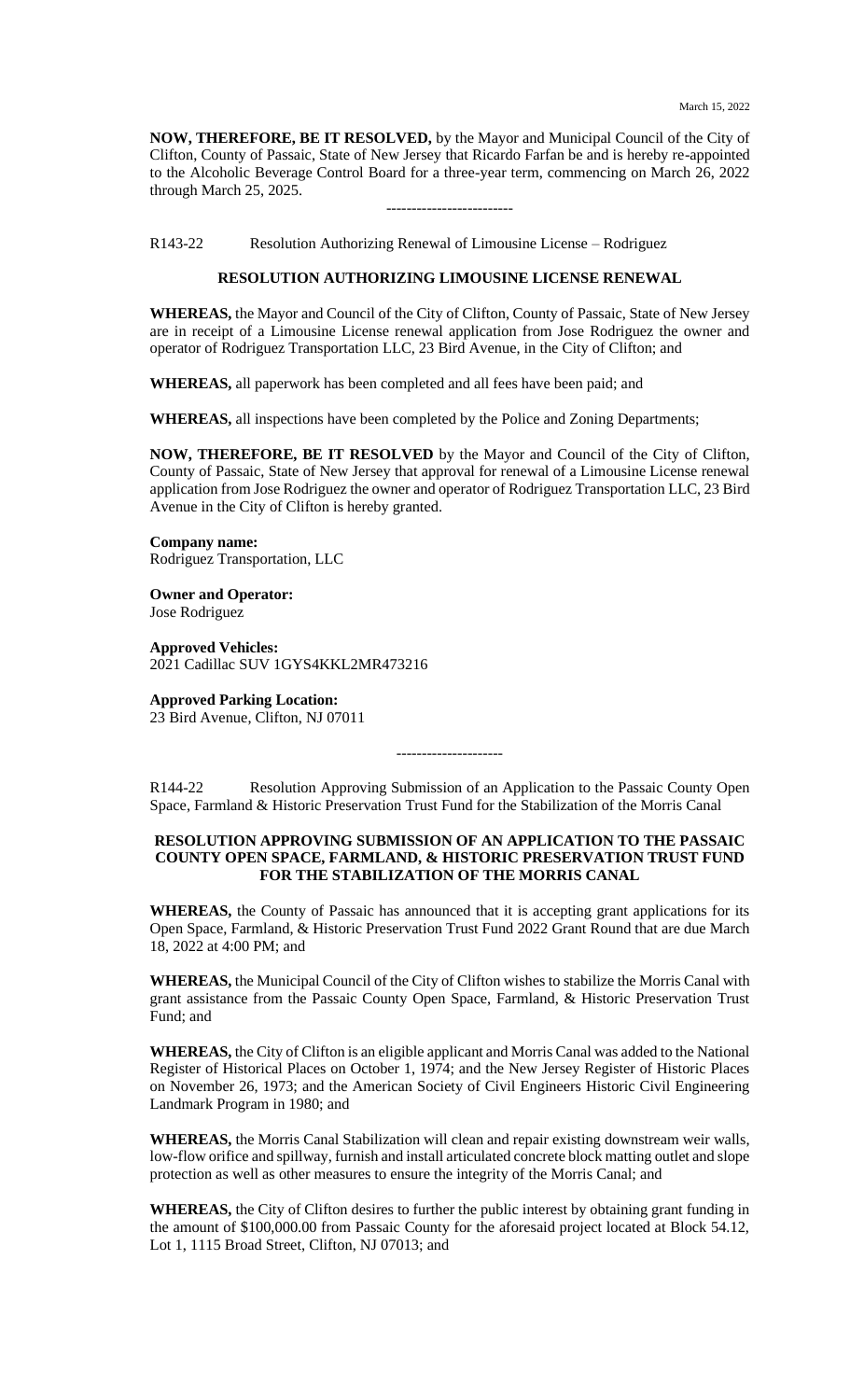**WHEREAS,** a public hearing was held on March 15, 2022 in order to afford the public an opportunity to be heard on this matter;

**NOW, THEREFORE, BE IT RESOLVED,** by the Municipal Council of the City of Clifton, that Dominick Villano, City Manager, or his successor in office, is hereby authorized to:

- a) Make application for such a loan and or/grant;
- b) Provide additional application information and furnish such documents as may be required; and
- c) Act as the authorized correspondent.

R145-22 Resolution Authorizing Submission of a Level II Capital Preservation Grant Application to the New Jersey Historic Trust for Stabilization of the Morris Canal

-----------------------

### **RESOLUTION AUTHORIZING SUBMISSION OF A LEVEL II CAPITAL PRESERVATION GRANT APPLICATION TO THE NEW JERSEY HISTORIC TRUST FOR STABILIZATION OF THE MORRIS CANAL**

**WHEREAS,** the City Council of the City of Clifton wishes to apply for grant funding to stabilize its portion of the Morris Canal, from the New Jersey Historic Trust Capital Preservation Level II grant program; and

**WHEREAS,** the City of Clifton desires to further the public interest by obtaining a grant in the amount of \$306,845 from the New Jersey Historic Trust Fund and provide equal matching funds of \$306,845 to facilitate the Morris Canal stabilization project which has an overall cost of \$613,690; and

**NOW, THEREFORE, BE IT RESOLVED,** by the City Council of the City of Clifton, that Dominick Villano, City Manager, or his successor in office, is hereby authorized to:

- (a) Make application for such a grant;
- (b) Provide additional application information and furnish such documents as may be required; and
- (c) Act as the authorized correspondent.

R146-22 Resolution Authorizing the Cancellation and Refund of a Portion of the 2021 First Quarter Taxes, 2021 Second, Third and Fourth Quarter Taxes and the Cancellation of the 2022 Taxes for Block 1.32, Lot 22, 106 E. 8th Street Owned by the Widow of a Disabled Veteran

-------------------------

### **RESOLUTION AUTHORIZING THE CANCELLATION AND REFUND OF A PORTION OF THE 2021 FIRST QUARTER TAXES, 2021 SECOND, THIRD AND FOURTH QUARTER TAXES AND THE CANCELLATION OF THE 2022 TAXES FOR BLOCK 1.32, LOT 22, 106 E. 8th STREET OWNED BY THE WIDOW OF A DISABLED VETERAN**

**WHEREAS,** the Tax Assessor has confirmed that Linda Zak, the widow of Joseph Zak, is the owner of the property located at Block 1.32, Lot 22, 106 E. 8<sup>th</sup> Street;

**WHEREAS**, Joseph Zak was considered permanently and totally disabled by the United States Department of Veteran Affairs at the time of his death and his wife, Linda Zak became eligible for Joseph Zak's Department of Veterans Affairs survivor benefits commencing March 1, 2021; and

**WHEREAS,** the surviving spouse of a New Jersey resident disabled veteran, who at the time of their death was lawfully entitled to the exemption, is eligible for the same exemption as the deceased spouse while widowed, a State resident and the legal owner and actual occupant of the dwelling house to be exempted and used as a principal residence; and

**WHEREAS,** Linda Zak has made application to the Tax Assessor of the City of Clifton for a property tax exemption on the subject property in accordance with the law; and

**WHEREAS,** by virtue of her spouse's disabled veteran exemption, Linda Zak, as the surviving widow of Joseph Zak, is entitled to the cancellation and partial refund of the 2021 first quarter property taxes, 2021 second, third and fourth quarter property taxes and the cancellation of the 2022 property taxes on the subject property; and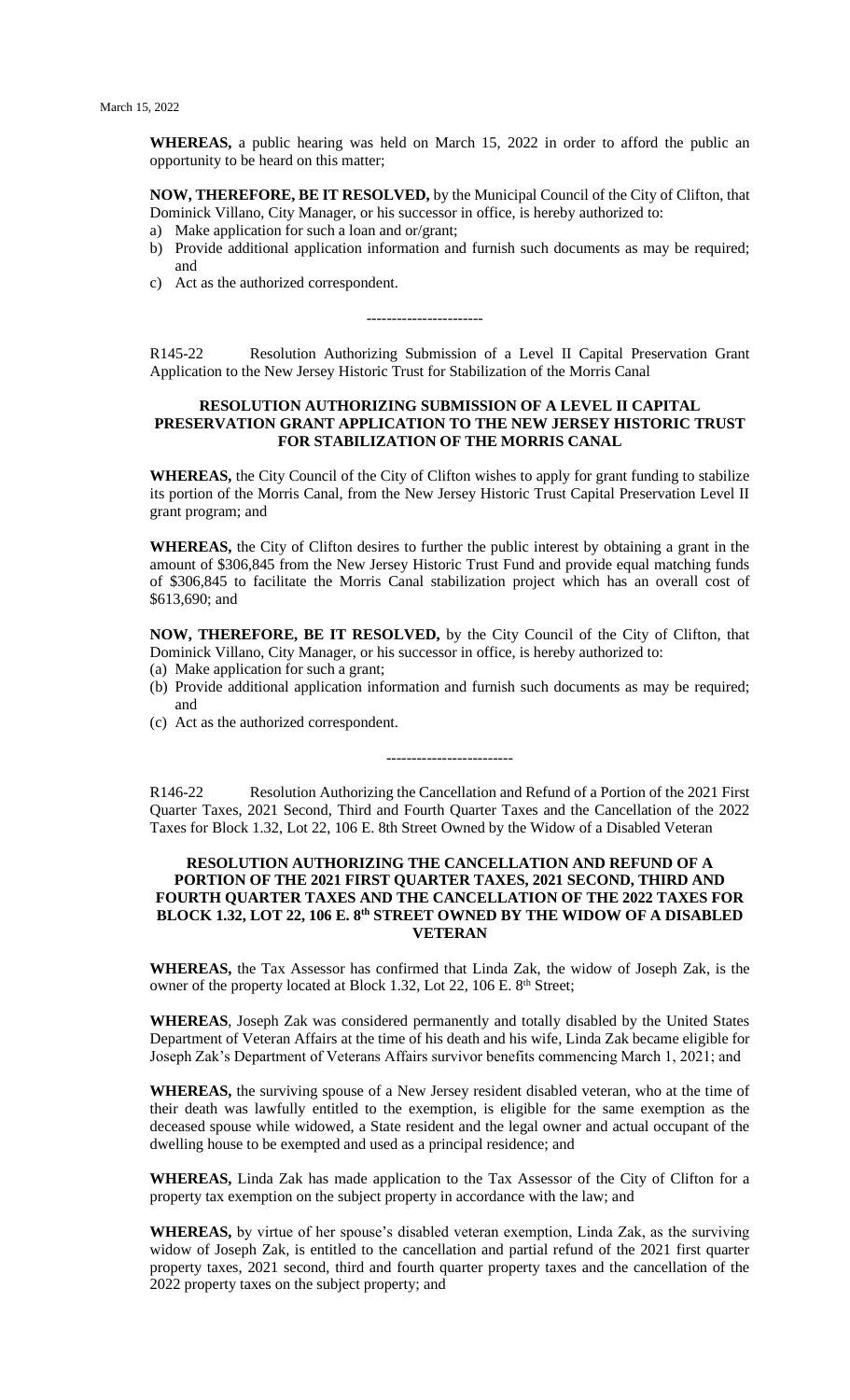**WHEREAS**, the Municipal Council, having reviewed the facts and circumstances of the application, wishes to grant the application and hereby approves the tax exemption on the subject property as of March 1, 2021, and hereby authorizes the cancellation and partial refund of the 2021 first quarter property taxes in the amount of \$616.36, a refund of the 2021 second, third and fourth quarter property taxes in the amount of \$5,022.29 for a total refund of \$5,638.65;

**NOW, THEREFORE, BE IT RESOLVED,** by the Mayor and Municipal Council of the City of Clifton, that for the reasons aforesaid, the Tax Collector and/or City Treasurer are hereby authorized and directed:

1. To cancel and refund a pro-rated portion of the 2021 first quarter property taxes in the amount of \$616.36, refund and cancel the 2021 second, third and fourth quarter property taxes in the amount of \$5,022.29, and cancel the 2022 property taxes; and

2. To keep the subject property tax exempt for the widow of the totally disabled veteran for so long as she shall qualify for the exemption and for so long as the exemption is authorized by law.

-------------------------

R147-22 Late - Resolution Revising and Updating Resolution of Support to New Jersey Department of Transportation (NJDOT) for Replacement of Bridge on Piaget Avenue (CR 628) Over Passaic-NY Branch, STR. No. 1650-161

## **REVISED AND UPDATED RESOLUTION OF SUPPORT TO NEW JERSEY DEPARTMENT OF TRANSPORTATION (NJDOT) FOR REPLACEMENT OF BRIDGE ON PIAGET AVENUE (CR 628) OVER PASSAIC-NY BRANCH, STR. NO. 1650-161**

**WHEREAS**, the above bridge replacement project has been proposed to improve the safety, longevity and functionality of the bridge carrying Piaget Avenue over Passaic-NY Branch at MP 0.50 along Piaget Avenue and MP 12.92 along Passaic-NY Branch by replacing the structure; and

**WHEREAS**, the New Jersey Department of Transportation had requested a resolution of support for the within project; and

**WHEREAS**, the City of Clifton adopted of support R476-20 on December 15, 2020; and

**WHEREAS**, subsequent to the adoption of said resolution, the railroad property south of the intersection was sold off rendering the crossing with under clearance for rail cars unnecessary. The lowering of the bridge would also reduce the crest of the vertical curve through the intersection, improving the transition between roadways, sight distance and safety; and

**WHEREAS**, the City of Clifton would like this project to go forward on this updated and revised basis with a revised design by NJDOT lowering the bridge as soon as possible and fully supports the same;

**NOW, THEREFORE, BE IT RESOLVED**, that the Mayor and Municipal Council of the City of Clifton hereby adopt this revised and updated resolution of support for the within project, with a revised design by NJDOT lowering the bridge.

BE IT FURTHER RESOLVED, that a certified copy of the within resolution be forwarded to Anthony Sytko, Regional Coordinator, Office of Community Relations, New Jersey Department of Transportation, 1035 Parkway Ave., P.O. Box 600, Trenton, NJ 08625.

-------------------------

R148-22 Resolution Authorizing Executive Session

# **RESOLUTION AUTHORIZING EXECUTIVE SESSION**

**WHEREAS**, the Municipal Council deems it essential in the furtherance of the public interest, to discuss, in closed session, as expressly permitted by N.J.S.A. 10:4-12, the following subject(s), to wit: